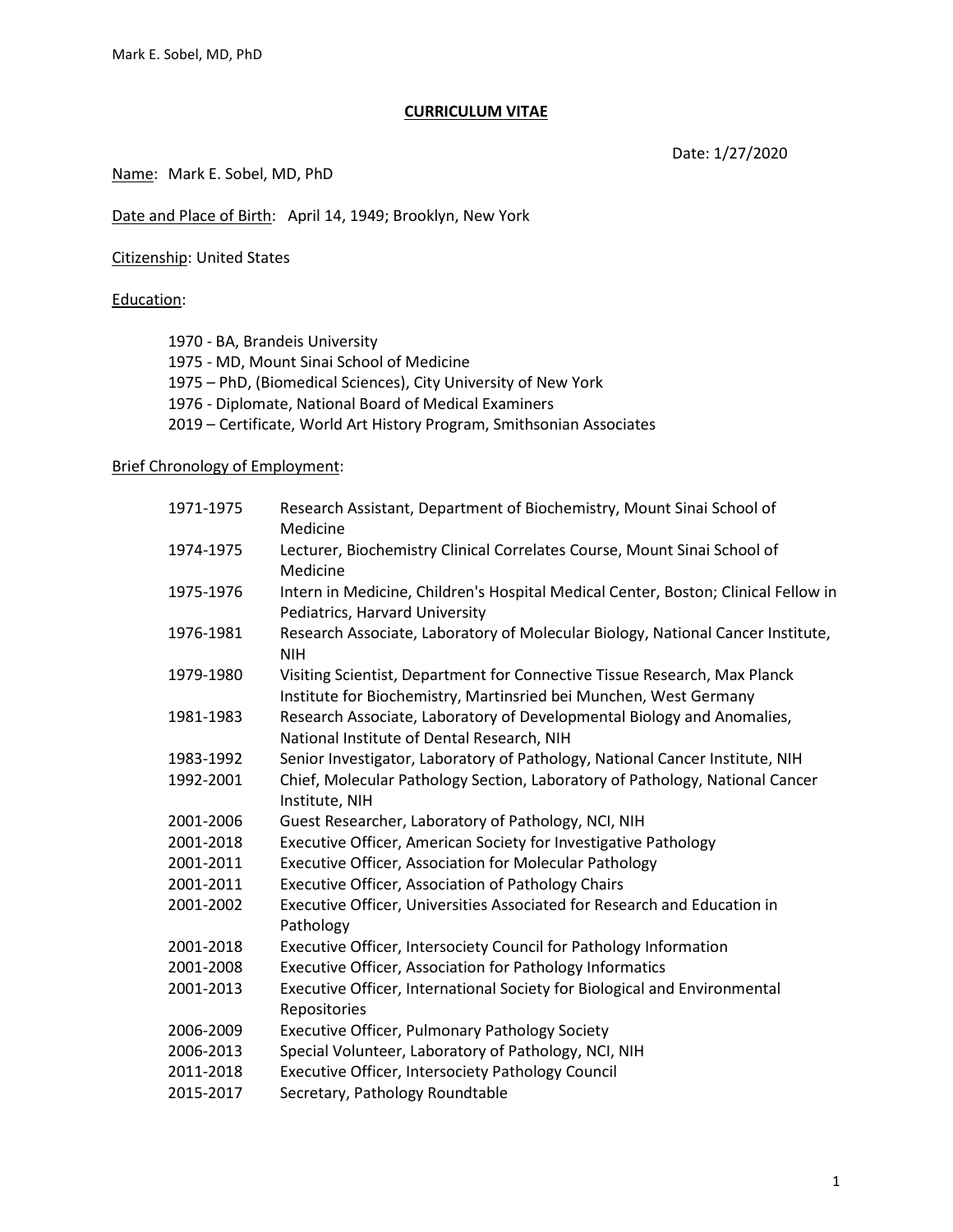#### Current Positions: not remunerated

| 2011-present Executive Officer Emeritus, Association for Molecular Pathology            |
|-----------------------------------------------------------------------------------------|
| 2018-present Executive Officer Emeritus, American Society for Investigative Pathology   |
| 2018-present Executive Officer Emeritus, Intersociety Council for Pathology Information |

#### Uniformed Service:

| 1976-1983 - | Surgeon, United States Public Health Service          |
|-------------|-------------------------------------------------------|
| 1983-1990 - | Senior Surgeon, United States Public Health Service   |
| 1990-2001 - | Medical Director, United States Public Health Service |

#### Societies:

American Association for Cancer Research American Association for the Advancement of Science American Society for Biochemistry and Molecular Biology American Society for Investigative Pathology Association for Molecular Pathology

#### Honors and Awards:

- 1969 Phi Beta Kappa, Brandeis University
- 1969 John Leslie Award, Brandeis University
- 1970 Summa cum laude, Brandeis University
- 1970 Michael Bokat Award, Brandeis University
- 1975 Basic Sciences Achievement Award, Mount Sinai School of Medicine
- 1977 Sigma Xi
- 1989 United States Public Health Service (USPHS) Commendation Medal
- 1991 Saul J. Horowitz, Jr. Memorial Award, Mount Sinai School of Medicine
- 1995 Alpha Omega Alpha, Mount Sinai School of Medicine
- 2000- Highman Lecturer, University of California at Sacramento
- 2006- Leadership Award, Association for Molecular Pathology
- 2013 Friend of Pathology, Association of Pathology Chairs
- 2017 Terry Ann Krulwich Physician Scientist Award, Icahn Mount Sinai School of Medicine

#### Study Sections, Advisory Committees, Editorial Boards and Boards of Directors:

| 1981-1984              | Member, Study Section, Arthritis Foundation                                                                                                     |
|------------------------|-------------------------------------------------------------------------------------------------------------------------------------------------|
| 1983-1985              | Associate Editor, Journal of Orthopaedic Research                                                                                               |
| 1986-1991              | <b>Editorial Board, Calcified Tissue International</b>                                                                                          |
| 1987                   | Member, Minority Recruitment Networking Task Force, National Cancer<br>Institute                                                                |
| 1988                   | Member, Ad hoc, NIH Pathobiochemistry Study Section                                                                                             |
| 1989                   | Advisor, Programs Advisory Committee, NIDR                                                                                                      |
| 1989-2004              | Consultant, Molecular Pathology Committee, College of American<br>Pathologists                                                                  |
| 1990-1995              | Chairman, Education Planning Committee, American Society for Investigative<br>Pathology                                                         |
| 1991-1993<br>1991-1992 | Member, Long Range Planning Committee, American Association of Pathologists<br>Member, Research Grant Review Committee, American Cancer Society |
|                        |                                                                                                                                                 |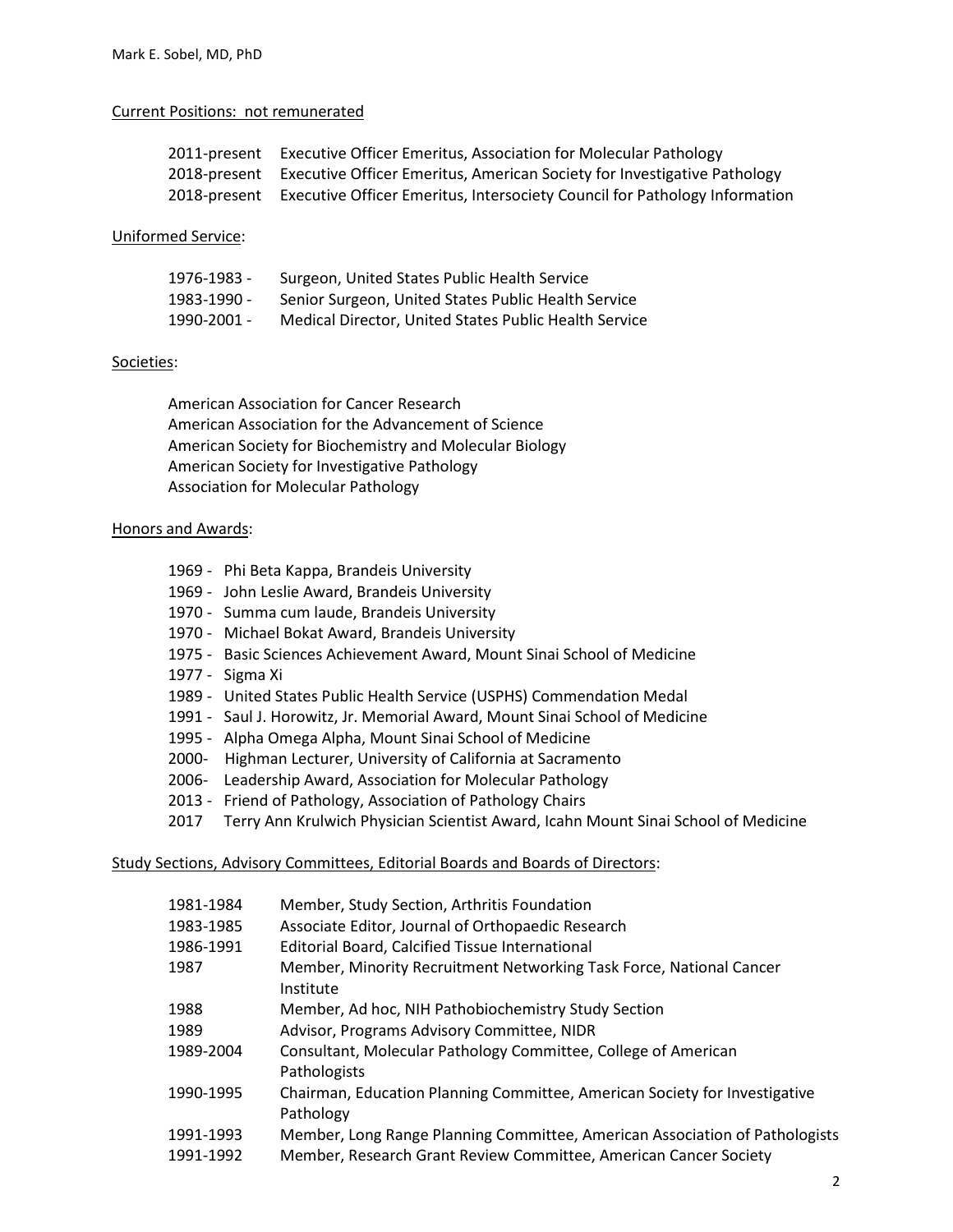Study Sections, Advisory Committees, Editorial Boards and Boards of Directors (cont'd):

| 1992-1998    | Member, Area Committee on Molecular Methods, National Committee for<br><b>Clinical Laboratory Standards</b> |
|--------------|-------------------------------------------------------------------------------------------------------------|
| 1994         | Member, Organizing Committee, Molecular Diagnostics Workshop, UAREP                                         |
| 1994-1995    | Director, Action Committee for the Association for Molecular Pathology                                      |
| 1994-1995    | Organizer, Stowell Symposium, Experimental Biology'95 Annual Meeting                                        |
| 1995-1998    | Member, Editorial Board, Current Review of Pathology                                                        |
| 1996         | Member, ad hoc, NIDR, Oral Cancer Center Study Section                                                      |
| 1996-2000    | Associate Editor, Diagnostic Molecular Pathology                                                            |
| 1966         | Member, Advisory Committee on Informed Consent, NHLBI                                                       |
| 1996-1999    | Member, Ad hoc Pathology Consensus on Stored Tissue Committee, College of                                   |
|              | <b>American Pathologists</b>                                                                                |
| 1997-1998    | Chair, NIH Intramural Working Group on Studies Using Existing Human Samples                                 |
|              | or Data                                                                                                     |
| 1998-present | Member, Editorial Board, Laboratory Investigation                                                           |
| 1999-2001    | Member, Ad hoc Committee on Genetics and Medical Information Privacy,                                       |
|              | <b>College of American Pathologists</b>                                                                     |
| 1998-2001    | Member, Trans-NIH Group on Issues Related to Human Specimen Resources                                       |
| 1998-2001    | Member, Trans-NIH Bioethics Committee                                                                       |
| 1999         | Site Visitor, New York State Education Department                                                           |
| 2000-2001    | NIH Representative, DHHS Working Group on Use of Human Biological Materials                                 |
| 2000-2014    | Member, Editorial Board, Diagnostic Molecular Pathology                                                     |
| 2000-2003    | Member, Committee on Competency, American Board of Pathology                                                |
| 2001-2008    | Board of Directors, Association for the Accreditation of Human Research                                     |
|              | <b>Protection Programs</b>                                                                                  |
| 2002-2004    | Member, Association of American Medical Colleges Council of Academic                                        |
|              | Societies Program Committee                                                                                 |
| 2002         | Organizer and Moderator, Symposium on Molecular Surgical Pathology: Studies                                 |
|              | in Wax, Annual Meeting of the United States and Canadian Academy of                                         |
|              | Pathology                                                                                                   |
| 2003-2004    | Organizer and Chair, Symposium on Human Research Protections, Experimental                                  |
|              | Biology 2003 and 2004                                                                                       |
| 2003-2007    | Executive Committee, Association for the Accreditation of Human Research                                    |
|              | <b>Protection Programs</b>                                                                                  |
| 2005-2015    | Senior Executive Advisory Board, Archives of Pathology and Laboratory                                       |
|              | Medicine                                                                                                    |
| 2005         | Member, Search Committee, Editor-in-Chief of FASEB Journal                                                  |
| 2005-2007    | Member, National Library of Medicine Working Group on the NIH Policy for                                    |
|              | <b>Enhanced Public Access</b>                                                                               |
| 2006-2007    | Advisory Board, Washington G2 Reports Molecular Conference of 2007                                          |
| 2007-2013    | Member, PubMed Central National Advisory Committee of the National Library<br>of Medicine                   |
| 2008-present | Member, FASEB Human Subjects Protections Advisory Committee                                                 |
| 2009-2010    | Member, NICHD Special Study Section for Biorepository Contracts                                             |
| 2009         | Member, NINCDS Special Study Section for Biorepository Contracts                                            |
| 2010-present | Member, Advisory Board, NICHD Brain Trust                                                                   |
| 2010-present | Member, Scientific Advisory Board, Canadian Prostate Cancer Biomarker<br><b>Network</b>                     |
| 2010         | Member, Department of Defense Study Section for Lung Cancer Repositories                                    |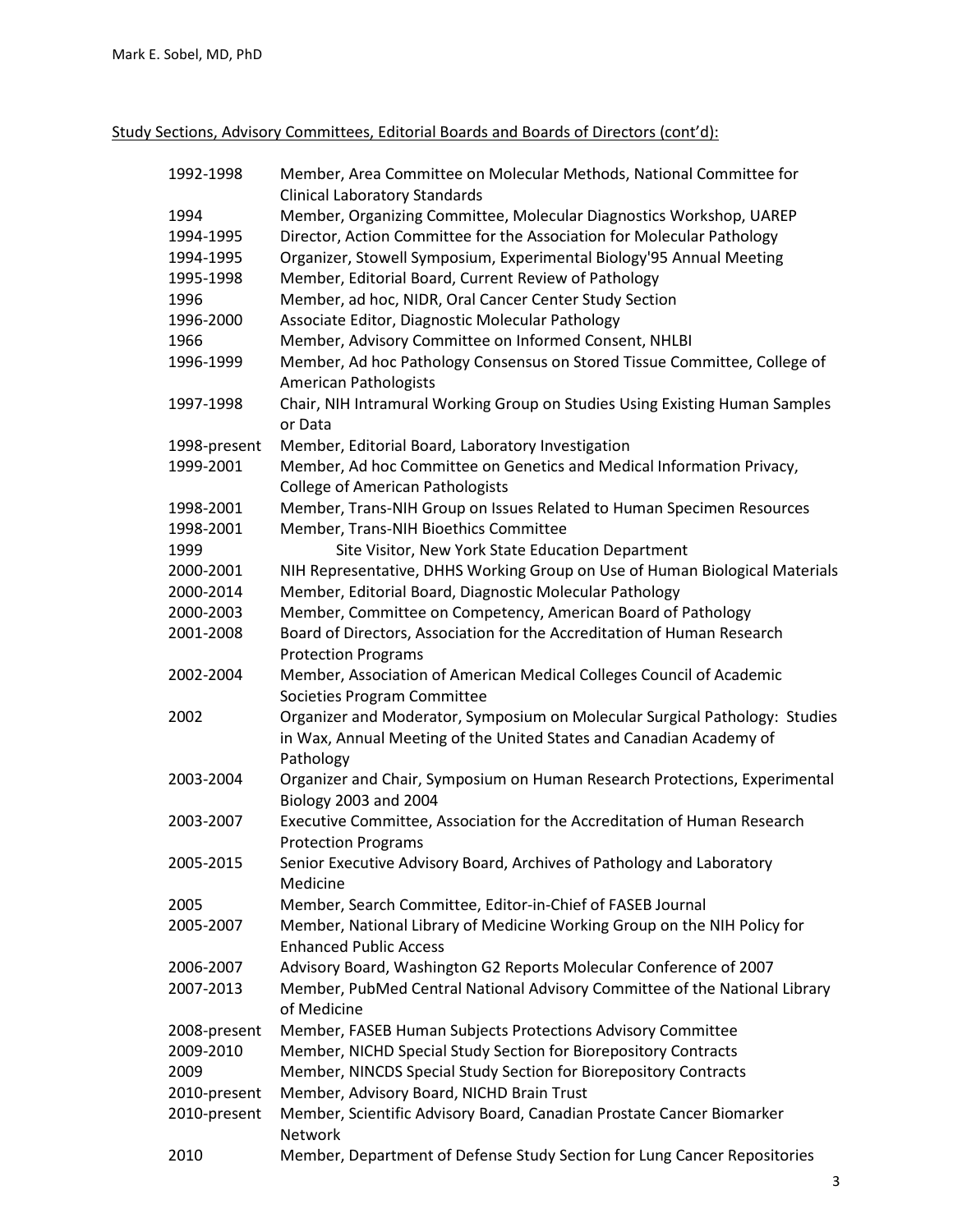Study Sections, Advisory Committees, Editorial Boards and Boards of Directors (cont'd):

| 2012          | Member, Department of Defense Study Section for Lung Cancer Research<br>Program                                               |
|---------------|-------------------------------------------------------------------------------------------------------------------------------|
| 2012          | Member, NIDDK Biosample Repository Contracts Review Panel                                                                     |
| 2013          | Member, Bidirectional Research Roundtable Meeting, National Institute for<br>Dental and Craniofacial Research                 |
| 2013          | Chair, NCATS Research Resource for Human Organs and Tissue Special Emphasis<br>Panel                                          |
| 2014          | Organizer and Chair, Plenary Session on Systems Biology, American College of<br><b>Veterinary Pathologists Annual Meeting</b> |
| 2016          | Chair, NIH Precision Medicine Initiative Biorepository Study Section                                                          |
| $2016 - 2017$ | Chair, NIDDK Biosample Repository Contracts Review Panel                                                                      |
| 2017          | Chair, The Human Tissue and Organ Research Resource U42 Study Section, NIH<br>Center for Scientific Review                    |
| 2018          | Member, NICHD National Children's Study (NCS) Biological and Environmental                                                    |
|               | Sample Repository Study Section                                                                                               |
| 2018          | Chair, NCI Special Emphasis Panel, Collaborative Human Tissue Network (CHTN)                                                  |

# Elected (and Appointed) Offices:

| 1995-1997 | Councilor, American Society for Investigative Pathology            |
|-----------|--------------------------------------------------------------------|
| 1995-1997 | Secretary-Treasurer, Association for Molecular Pathology           |
| 1997-1998 | Vice President-elect, American Society for Investigative Pathology |
| 1998 -    | President-elect, Association for Molecular Pathology               |
| 1998-1999 | Vice President, American Society for Investigative Pathology       |
| 1999      | President, Association for Molecular Pathology                     |
| 1999-2000 | President, American Society for Investigative Pathology            |
| 2003-2006 | Chair (elected), Intersociety Pathology Council                    |
| 2007-2011 | Chair (appointed), Intersociety Pathology Council                  |
| 2014-2017 | Recording Secretary (appointed), Pathology Roundtable              |

# Teaching:

| 1986        | Lecturer, Extracellular Matrix Modulation of Cell Function, Catholic University                                  |
|-------------|------------------------------------------------------------------------------------------------------------------|
| 1986        | Lecturer, Department of Biochemistry, Howard University                                                          |
| 1987        | Co-director, Concepts in Molecular Biology Course, American Association of<br>Pathologists                       |
| 1988-1999   | Director, Concepts in Molecular Biology Course, American Society for<br><b>Investigative Pathology</b>           |
| 1991        | Organizer, Molecular Pathology Workshop, Annual Meeting of Veterinary<br>Pathologists                            |
| 1994        | Faculty, University of Miami School of Medicine 19th Annual Review and Recent<br>Practical Advances in Pathology |
| 1996        | Visiting Professor, Emory University School of Medicine                                                          |
| 1997        | Visiting Professor, Ball Memorial Hospital, Muncie, Indiana                                                      |
| 1998        | Visiting Professor, Uniformed Services University of Health Sciences, Veterinary                                 |
|             | Department                                                                                                       |
| 1999 - 2000 | Visiting Professor, George Washington University Medical School, Pathology<br>Department                         |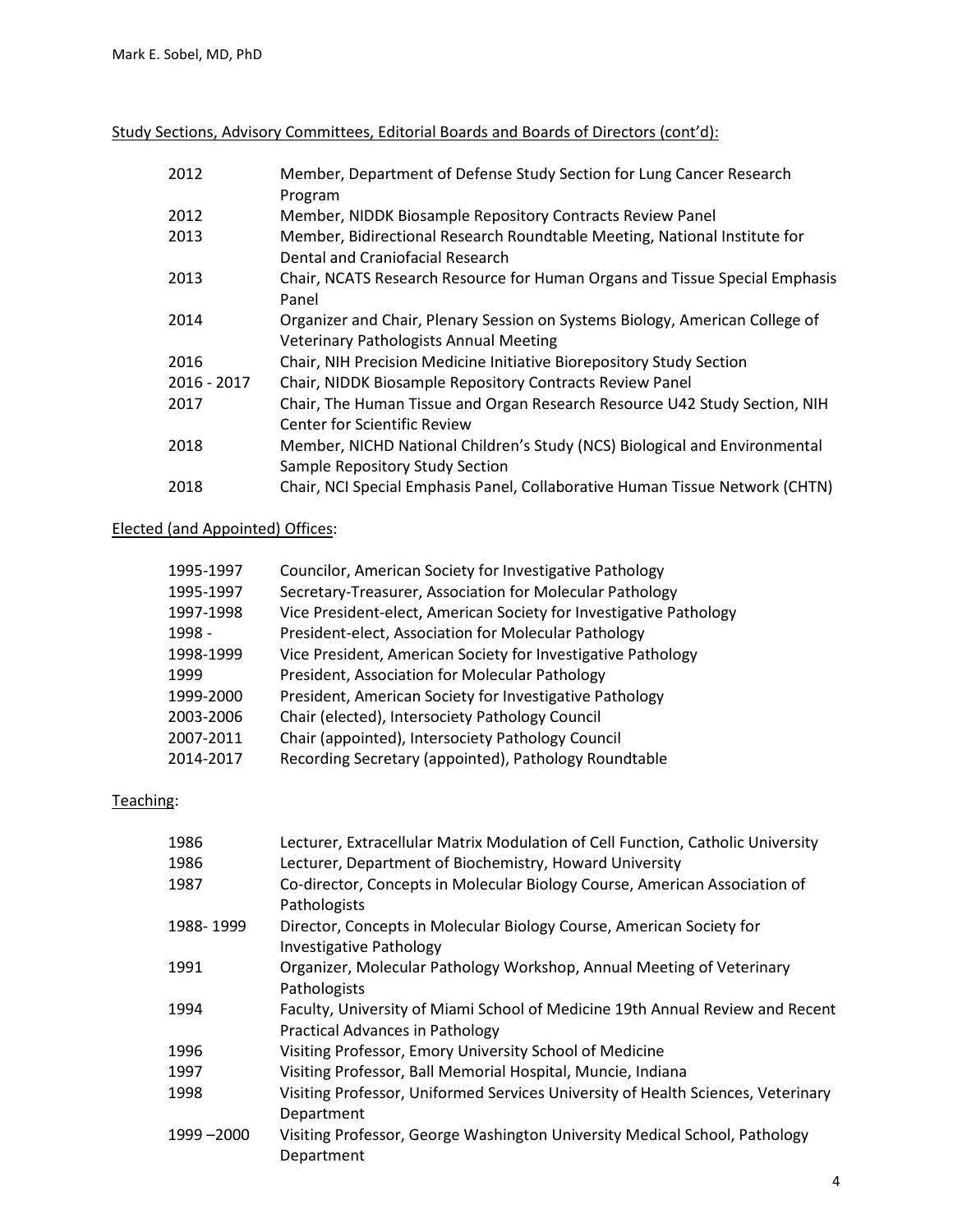Teaching (cont'd):

| 2002      | Course Director, Introduction to Molecular Biology, Annual Meeting of the<br>Society for Nuclear Medicine |
|-----------|-----------------------------------------------------------------------------------------------------------|
| 2003      | Visiting Professor, University of Miami School of Medicine                                                |
| 2004      | Guest Lecturer, Medical College of Wisconsin                                                              |
| 2005-2008 | Faculty, Current Applications of Molecular Pathology: Diagnosis and Implications                          |
|           | for Therapy in Tissue Samples, Madrid, Spain                                                              |
| 2005-2018 | Director, ASIP Journal Continuing Medical Education Program                                               |
| 2009      | Visiting Professor, Pennsylvania State College of Medicine                                                |
| 2009      | Visiting Faculty, International Bioethics Course, Udine, Italy                                            |
| 2015      | Visiting Faculty, Curso Teórico-Práctico Intensivo de Biología y Patololgía                               |
|           | Moleculares Para Médicos, Barcelona, Spain                                                                |
| 2017      | Visiting Faculty, Curso Teórico-Práctico Intensivo de Biología y Patololgía                               |
|           | Moleculares Para Médicos, Barcelona, Spain                                                                |
| 2019      | Visiting Faculty, Curso Teórico-Práctico Intensivo de Biología y Patololgía                               |
|           | Moleculares Para Médicos, Barcelona, Spain                                                                |

## Invited Keynote Lectures at National/International Meetings:

- 1985 "Role of laminin receptor in metastasis," Annual Meeting of the Inter-American Society for Chemotherapy, Tampa, Florida
- 1986 "Biochemical mechanisms of metastasis," Scientific Symposium of the 5th Anniversary of the Harrington Cancer Center, Amarillo, Texas
- 1987 "Metastasis model systems," International Congress on Cancer Metastasis, Bologna, Italy
- 1988 "Introduction to molecular biology," VII Congress of the International Pediatric Nephrology Association, Toronto, Canada
- 1990 "Genes for metastasis," US-Japan Breast Cancer Workshop, Osaka, Japan
- 1990 "Genes that suppress metastatic potential," 32nd Annual Scientific Meeting of the American Society for Therapeutic Radiology and Oncology, Miami, Florida
- 1991 Laminin receptors in metastasis," Basement Membrane Conference, Airlie, VA
- 1992 "Introduction to molecular biology in pathological anatomy", Danish Society of Pathological Anatomy and Clinical Cytology Annual Meeting, Esjberg, Denmark
- 1992 "Development and assessment of potentially new molecular markers in breast cancer metastasis," Pisa Symposium in Oncology, Pisa, Italy
- 1993 "Molecular inhibitors of cancer invasion and metastasis," Cellular, Molecular and Clinical Aspects of Squamous Cell Carcinomas, Glasgow, Scotland
- 1993 "Genetic and biochemical mediation of tumor invasion and metastasis," 4th Annual Symposium of the Yonsei Cancer Research Institute, Seoul, Korea
- 1995 "Differential expression of mRNAs in human cancers," European Congress of Pathology, Copenhagen, Denmark
- 1995 "Molecular biology for the clinician," Society for Nuclear Medicine, Annual Meeting, Minneapolis, MN
- 1996 "Perspectives on informed consent for genetic research on stored tissue samples," Association for Molecular Pathology, Annual Meeting, Baltimore, MD
- 1997 "Molecular biology for the clinician," Society for Nuclear Medicine, Annual Meeting, San Antonio, TX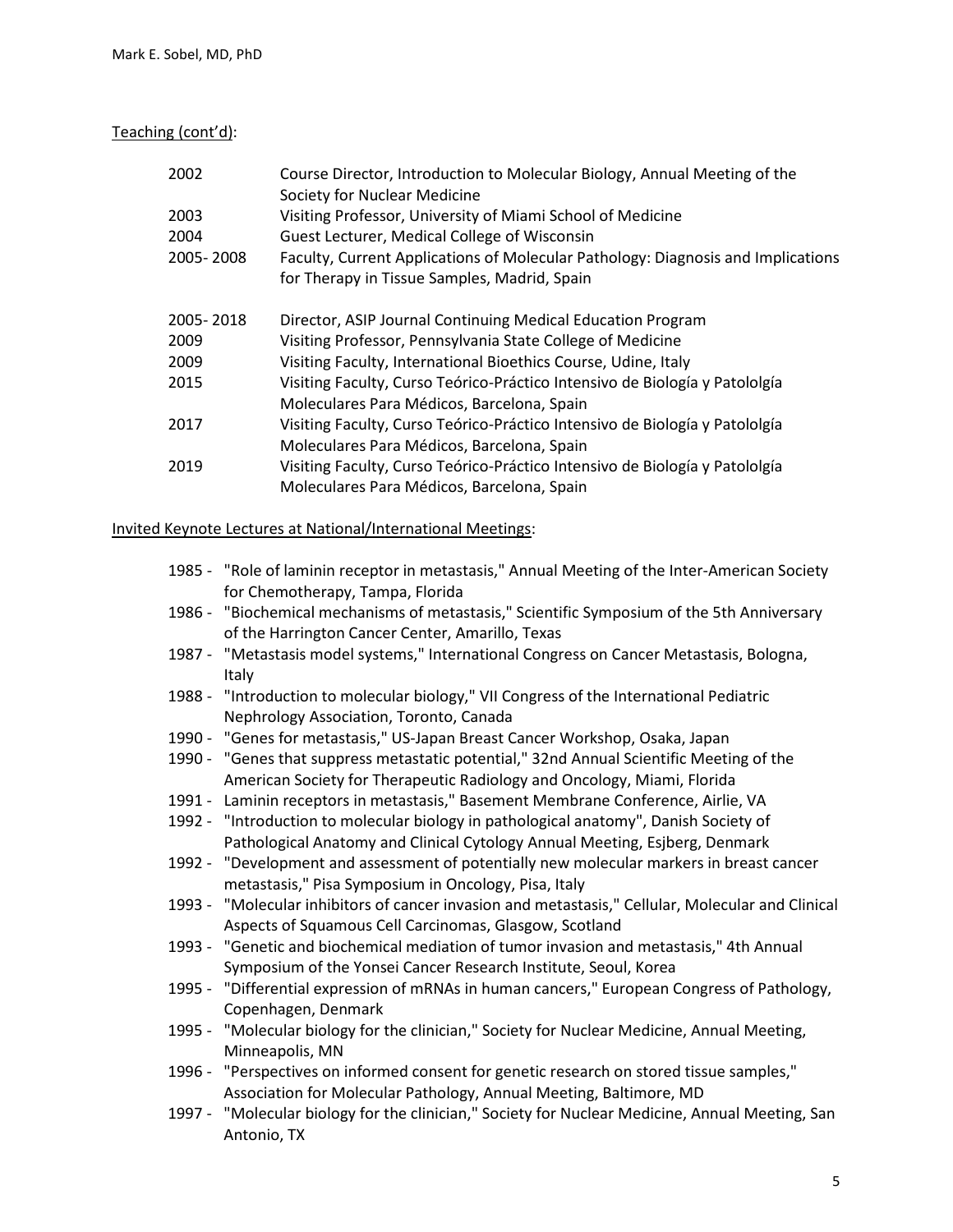### Invited Keynote Lectures at National/International Meetings (cont'd):

- 1997 "Ethical issues in clinical and research studies using human samples," Association for Molecular Pathology Annual Meeting, San Diego, CA
- 1998 "Ethics of genetic testing: role of the clinical laboratory," American Association for Clinical Chemistry Eighth Annual Clinical Chemistry Forum, Crystal City, VA
- 1999 "Ethical issues in molecular pathology: paradigms in flux," College of American Pathologists Conference XXXIV: Molecular Pathology: Role in Improving Patient Outcome, Bethesda, MD
- 1999 "Ensuring Patient Privacy and Informed Consent in Histocompatibility Laboratories," American Society for Histocompatibility and Immunogenetics Annual Meeting, New Orleans, LA
- 2000- "Approaches to Developing Molecular Markers for Solid Tumors," University of California at Davis, Davis, CA
- 2001- "Ethics of Genetic Testing in the Clinical Laboratory," Annual Beckman Conference, American Association for Clinical Chemistry, Newport Beach, CA
- 2001- "The Protection of Participants (Human Subjects) in Research: Use of Biological Materials," ASCO/NCI Scientific Symposium on Molecular Oncology for the Clinical **Oncologist**
- 2002- "Repositories in Clinical and Genetic Research," University of Washington Symposium on Clinical Research
- 2002- "Pharmacogenomics: Ethical and Social Issues," AACC Conference on Pharmacogenomics
- 2002- "Ethical Considerations in Molecular Diagnostics and Therapeutics," IBC Conference on the Interface: Molecular Diagnostics Meets Therapeutics"
- 2002- "The Protection of Participants (Human Subjects) in Research: Use of Biological Materials," ASCO/NCI Scientific Symposium on Molecular Oncology for the Clinical **Oncologist**
- 2002- "Molecular Medicine in the Information Age: Ethical, Legal and Social Implications for Health Care in the  $21<sup>st</sup>$  Century," Conferenza Nazionale sulle Biotecnologie e Presentazione dell'MGM, Istituto di Medicina e Genetica Molecolare
- 2003- "SNPs and Chips: The Future of Molecular Pathology in the Information Age," Southeast Association of Pathology Chairs Meeting, Key Biscayne, FL
- 2003- "SNPs and Chips: The Future of Pathology Practice and Research in the Information Age," University of Toronto, Toronto, Canada
- 2004- "The importance of tissue banking and tissue research," Conflicts of Interest, Privacy/Confidentiality, and Tissue Repositories, Boston, MA
- 2004- "The Power of Molecular Biological Techniques," Experimental Biology 2004, Washington, DC
- 2004- "Clinical impact of proteomics in surgical pathology of solid tumors," USCAP Annual Meeting, Vancouver, BC, Canada
- 2004- "Patenting, licensing, and universities: trends and implications," National Academy of Sciences, Washington, DC
- 2005- "Armed Forces Institute of Pathology Repository," Conference on the Future of the AFIP, Washington, DC
- 2005- "Human Biological Materials, HIPA and the Common Rule," Natoinal Cancer Institute Biospecimen Workshop June 23, 2005, Bethesda, MD
- 2005- "Technical and ethical approaches to molecular pathology: diagnosis, prognosis and implications for therapy," Madrid, Spain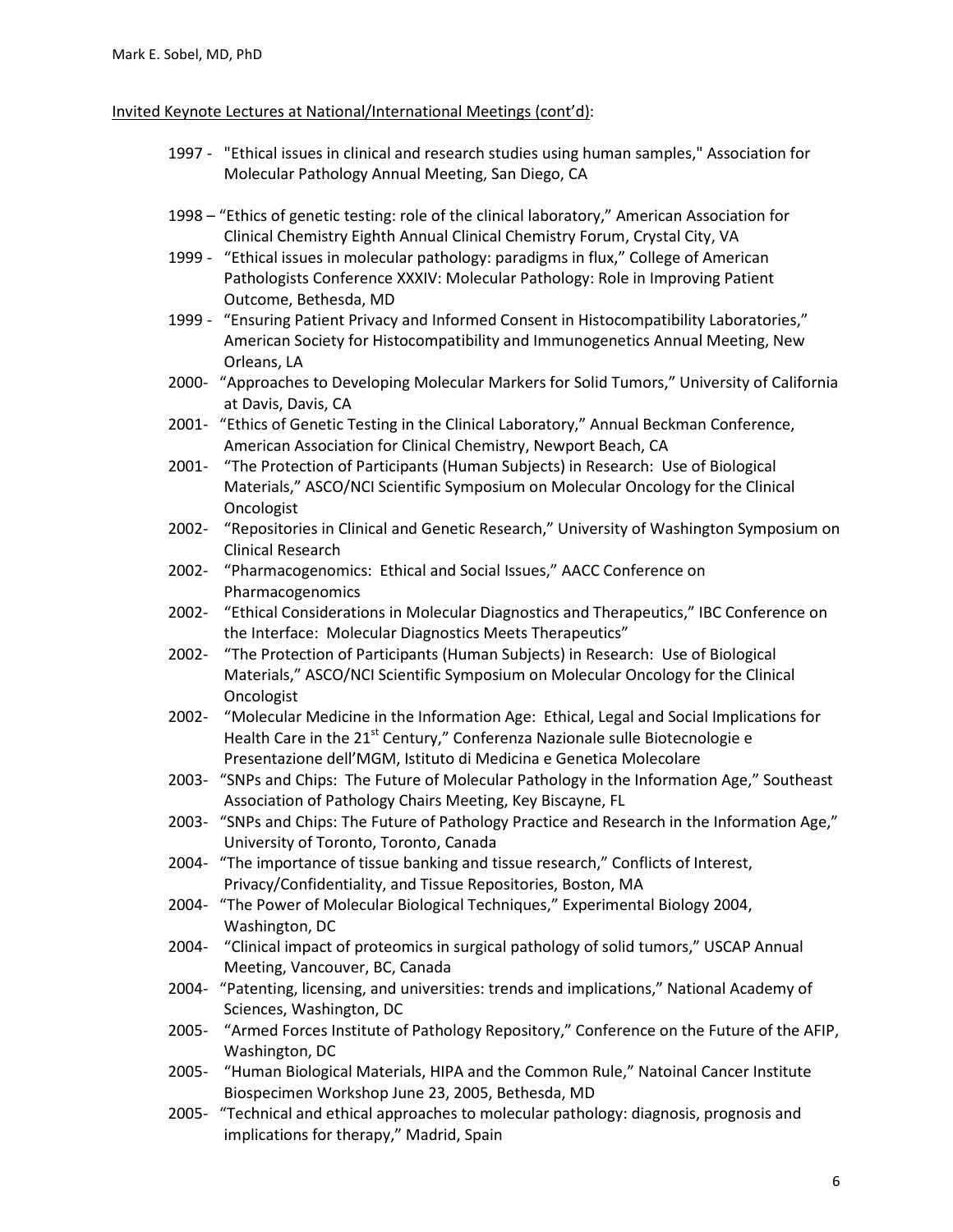#### Invited Keynote Lectures at National/International Meetings (cont'd):

- 2006- "Soft Tissue Sarcomas: Detection of Minimal Disease and Future Diagnostic Approaches," Madrid, Spain
- 2007- "Regulatory Aspects of Tissue Banking," Experimental Biology 2007, Washington DC
- 2007- Panel Discussion on the NIH Enhanced Public Access Policy, April 25, 2008, National Institute of Neurological Disorders and Stroke
- 2007- "NCI Best Practices for Biospecimen Resources," Biospecimen Best Practices Forum, June 18, 2007, National Cancer Institute, Bethesda, MD
- 2007- "Diagnostic and Therapeutic Potential of Small Nucleic Acid Molecules," Madrid, Spain
- 2008- "Utilization of clinical data and archived specimens in the global biobanking era: how to navigate legal, ethical and regulatory issues and implications for international exchanges," Association for Pathology Informatics Companion Meeting, May 21, 2008, Bethesda, MD
- 2008- Group Leader, Genotype-Tissue Expression (GTex) Resource Workshop I, June 2-3, 2008, National Human Genome Research Institute, Rockville, MD
- 2008- "Molecular pathology for the practicing pathologist," Madrid, Spain
- 2009- "Pharmacogenetics and the management of breast cancer: optimization of tamoxifen therapy," 2009 Mid-Atlantic Bio, Washington DC
- 2009- "Diagnostic and therapeutic potential of small nucleic acid molecules," Pennsylvania State College of Medicine, Hershey, PA
- 2009- "The Ethics of Molecular Genetic Technology," XIII International Intensive Course in Bioethics, Udine, Italy
- 2009- "Conflicts of Interest," XIII International Intensive Course in Bioethics, Udine, Italy
- 2009- "Pharmacogenetics and treatment of colorectal tumors," Madrid, Spain
- 2009- "Journey to success: career pathways in pathology," Italian Pathology Society, Naples, Italy
- 2010- "Pathology in the Genome Era: Challenges to diagnosis, prognosis, therapeutics, and implications for training programs," Temple University, Philadelphia, PA
- 2011- "Pathology in the Genome Era: Challenges to diagnosis, prognosis, therapeutics, and implications for training programs," The Methodist Hospital, Houston TX
- 2012- "Best practices of biobanking and biospecimen collection," ASIP 2012 Annual Meeting, San Diego, CA
- 2012- "Interpreting genomic information for clinical care," American Society for Clinical Pathology 2012 Annual Meeting, Boston, MA
- 2012- "How a hospital biobank supports patient care and research programs," National Cancer Center Hospital, Tokyo, Japan
- 2012- "Best practices for biobanking in the era of precision medicine," Japan Society for Clinical Oncology 2012 Annual Meeting, Yokohama, Japan
- 2012- "Whole genome sequencing and incidental findings in clinical laboratory settings," CEER Investigators Meeting, NHGRI, Rockville, MD
- 2012- "Is the anonymized sample in research an endangered species?" ASIP 2014 Annual Meeting, San Diego, CA
- 2014- "Introduction to Systems Biology," American College of Veterinary Pathologists 2014 Annual Meeting, Atlanta, GA
- 2015- "Small RNAs," VIII Curso Teórico-Práctico Intensivo de Biología y Patología Moleculares Para Médicos, Barcelona, Spain
- 2015- "Disruptive Influences on Academic Pathology Departments," University of Michigan School of Medicine, Ann Arbor, MI
- 2016- "Disruptive Influences on Academic Pathology Research," Association of Pathology Chairs Annual Meeting, San Bernardo, CA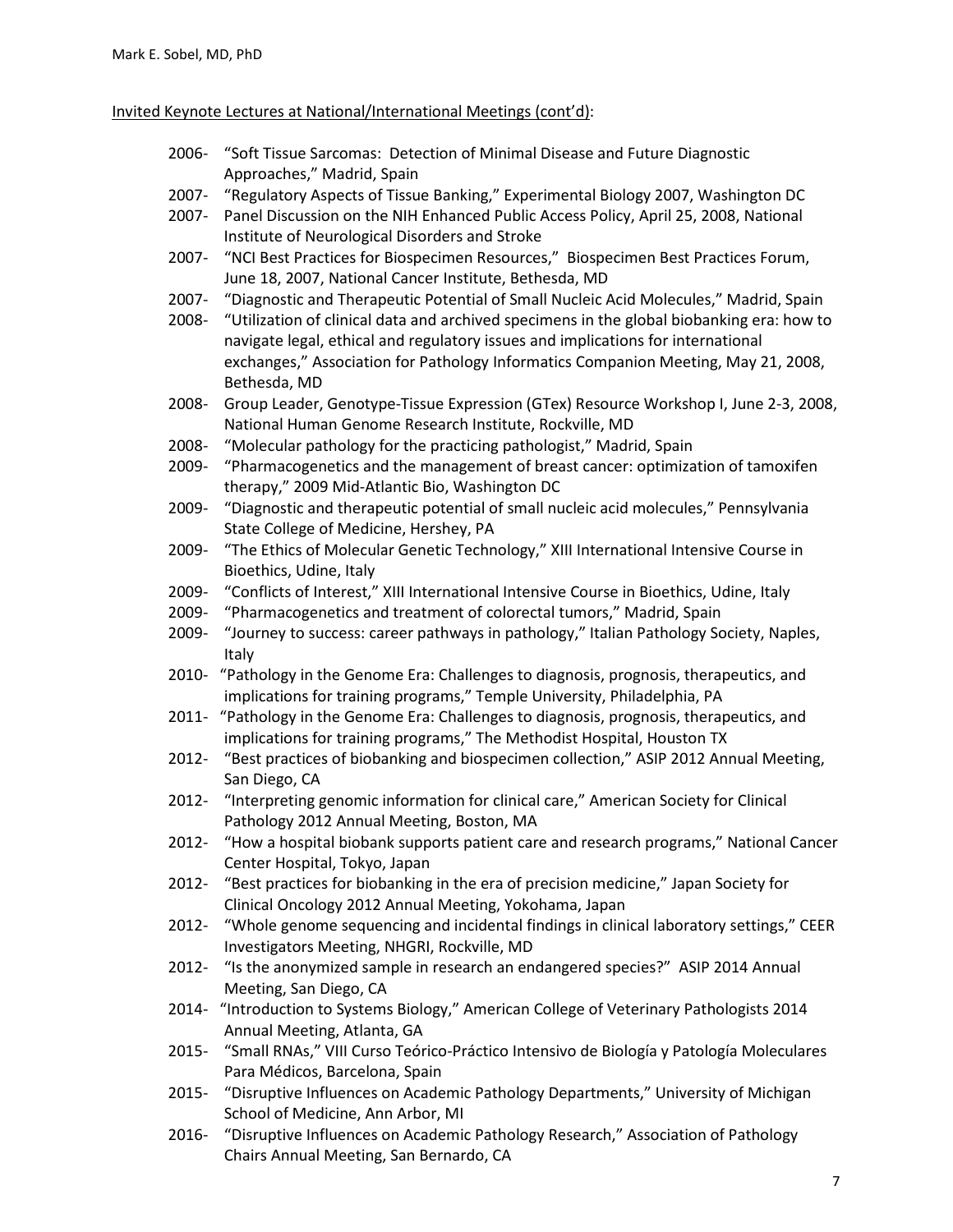#### Invited Keynote Lectures at National/International Meetings (cont'd):

- 2016 "Return of Individual Research Results: Complex Considerations for a Not so Simple Request – Concerns from Pathology," PRIM&R – AER 2016 Conference, Anaheim, CA
- 2017 "Introduction to Nucleic Acid Macromolecules," IX Curso Teórico-Práctico Intensivo de Biología y Patología Moleculares Para Médicos, Barcelona, Spain
- 2017 "Cancer Genomics," IX Curso Teórico-Práctico Intensivo de Biología y Patología Moleculares Para Médicos, Barcelona, Spain
- 2017 "Return of Individual Research Results: Ethical Considerations and the Pathology Perspective," PRIM&R – AER 2017 Conference, San Antonio, TX
- 2019 "Cancer Genomics," X Curso Teórico-Práctico Intensivo de Biología y Patología Moleculares Para Médicos, Barcelona, Spain

## Patents:

- Sobel et al: Recombinant DNA Clone Encoding Laminin Receptor Patent #4,861,710; granted August 29, 1989
- Steeg et al: Diagnosis of Metastatic Potential of Tumors by the NM23 gene #5,049,662; granted September 17, 1991.

## Medical Licenses:

- Maryland D0020038 Expiration 9/30/2021
- New York 184977-1 Expiration 3/31/2021
- DEA BS0899344 Expiration 2/28/2021
- Maryland CDS M26688 Expiration 8/31/2022

## Contact Information:

ASIP 1801 Rockville Pike, Suite 350 Rockville, MD 20852 Tel: 240-283-9700 Fax: 301-984-4047 Cell: 240-383-2083 Email: mesobel@asip.org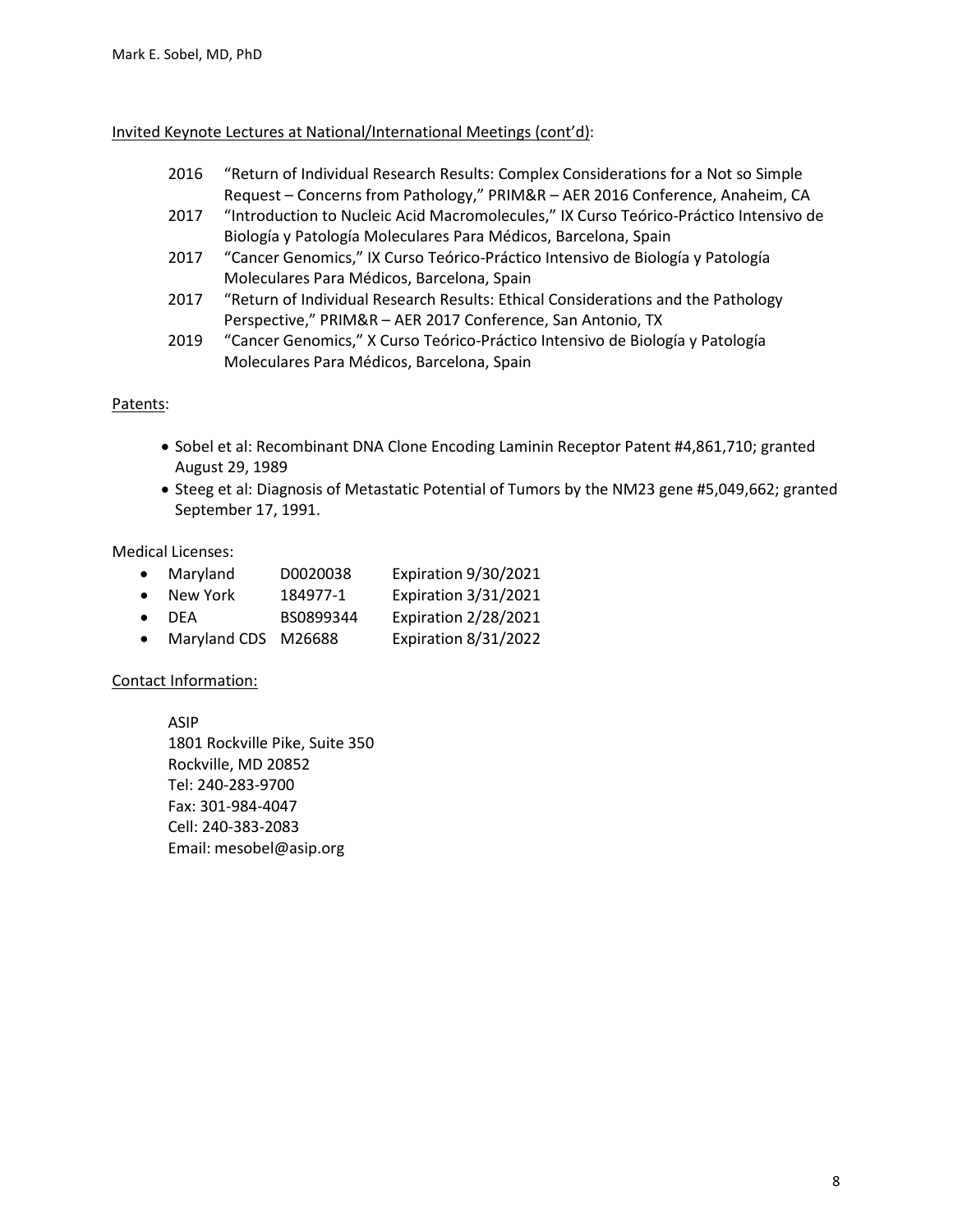#### **BIBLIOGRAPHY**

- 1. Sobel ME, Krulwich TA. Metabolism of D-fructose by *Arthrobacter pyridinolis*. *J Bacteriol.* 1973. 113:907-913.
- 2. Sobel, ME, Wolfson EB, Krulwich, TA. Abolition of crypticity of *Arthrobacter pyridinolis* toward glucose and α-glucosides by tricarboxylic acid cycle intermediates. *J Bacteriol.* 1973. 116:271-278.
- 3. Wolfson EB, Sobel ME, Krulwich TA. Phosphoenolpyruvate: fructose phosphotransferase activity in whole cells and membrane vesicles of *Arthrobacter pyridinolis. Biochim Biophys Acta.* 1973. 321:181-188.
- 4. Krulwich TA, Sobel ME, Wolfson EB. Alternate pathways of D-fructose transport and metabolism in *Arthrobacter pyridinolis. Biochem Biophys Res Commun.* 1973. 53:258-263.
- 5. Wolfson EB, Sobel ME, Blanco R, Krulwich TA. Pathways of D-fructose transport in *Arthrobacter pyridinolis. Arch Biochem Biophys.* 1974. 160:440-444.
- 6. Adams SL, Sobel ME, Howard BH, Olden K, Yamada KM, de Crombrugghe B, Pastan I. Levels of translatable mRNAs for cell surface protein, collagen precursors, and two membrane proteins are altered in Rous sarcoma virus-transformed chick embryo fibroblasts. *Proc Natl Acad Sci USA.* 1977. 74:3399-3403.
- 7. Howard BH, Adams SL, Sobel ME, Pastan I, de Crombrugghe B: Decreased levels of collagen mRNA in Rous sarcoma virus-transformed chick embryo fibroblasts. *J Biol Chem.* 1978. 253:5869-5874.
- 8. Sobel ME, Yamamoto T, Adams SL, DiLauro R, Avvedimento VE, de Crombrugghe B, Pastan I. Construction of a recombinant bacterial plasmid containing a chick pro-α2 collagen gene sequence. *Proc Natl Acad Sci USA.* 1978. 75:5846-5850.
- 9. Pelliccione N, Jaffin B, Sobel ME, Krulwich TA. Induction of the phosphoenolpyruvate: hexose phosphotransferase system associated with relative anaerobiosis in an obligate aerobobe. *Eur J Biochem.* 1979. 95:69-75.
- 10. Yamamoto T, Sobel ME, Adams SL, Avvedimento, VE, DiLauro R, Pastan I, de Crombrugghe B, Showalter A, Pesciotta D, Fietzek P, Olsen B. Construction of a recombinant bacterial plasmid containing pro-α 1(I) collagen DNA sequences. *J Biol Chem.* 1980. 255:2612-2615.
- 11. Gottesman MM, Sobel ME. Tumor promoters and Kirsten sarcoma virus increase synthesis of a secreted glycoprotein by regulating levels of translatable mRNA. *Cell.* 1980. 19:449-455.
- 12. Cabral F, Sobel ME, Gottesman MM. CHO mutants resistant to colchicine, colcemid or griseofulvin have an altered ß-tubulin. *Cell.* 1980. 20:29-36.
- 13. Fagan JB, Sobel ME, Yamada KM, de Crombrugghe B, Pastan I. Effects of transformation on fibronectin gene expression using cloned fibronectin cDNA. *J Biol Chem.* 1981. 256:520-525.
- 14. Sobel ME, Yamamoto T, de Crombrugghe B, Pastan I. Regulation of procollagen messenger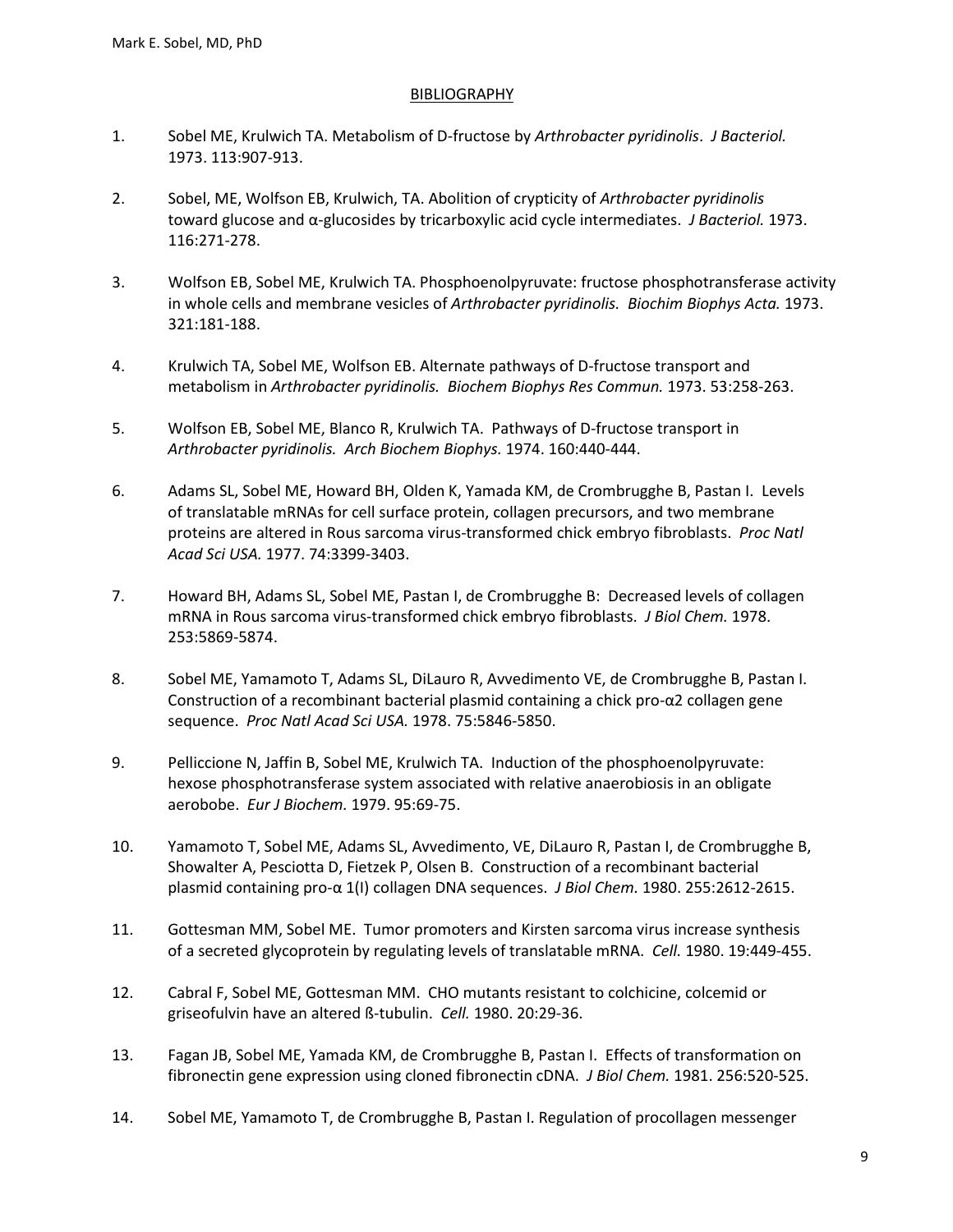ribonucleic acid levels in Rous sarcoma virus-transformed chick embryo fibroblasts. *Biochemistry.* 1981. 20:2678-2684.

- 15. Vogeli G, Ohkubo H, Sobel ME, Yamada Y, Pastan I, de Crombrugghe B. Structure of the promoter for the chick alpha 2 collagen gene. *Proc Natl Acad Sci USA* 1981. 78:5334-5338.
- 16. Duchene M, Sobel ME, Muller PK. Levels of collagen mRNA in dedifferentiating chondrocytes. *Exp Cell Res.* 1982. 142:3l7-324.
- 17. Sobel ME, Dion DL, Vuust J, Colburn NH. Tumor-producing phorbol esters inhibit procollagen synthesis at a pretranslational level in JB-6 mouse epidermal cells. *Mol Cell Biol.* 1983. 3:1527-1532.
- 18. Marsilio E, Sobel ME, Smith BD. Absence of procollagen  $\alpha$ 2(I) mRNA in chemically transformed rat liver epithelial cells. *J Biol Chem.* 1984. 259:1401-1404.
- 19. Young MF, Vogeli G, Nunez AM, Fernandez MP, Sullivan M, Sobel ME. Isolation of cDNA and genomic DNA clones encoding type II collagen. *Nucl Acids Res.* 1984. 12:4207-4228.
- 20. Fernandez MP, Young MF, Sobel ME. Methylation of type II and type I collagen genes in differentiated and dedifferentiated chondrocytes. *J Biol Chem.* 1985. 260:2374-2378.
- 21. Doherty PJ, Hua L, Liau G, Gal S, Graham DE, Sobel ME, Gottesman MM. Malignant transformation and tumor promoter treatment increase levels of a transcript for a secreted glycoprotein. *Mol. Cell Biol.* 1985. 5:466-473.
- 22. Sangiorgi FO, Benson-Chanda V, de Wet W, Sobel ME, Ramirez F. Analysis of cDNA and genomic clones coding for the proαl chain of calf type II collagen. *Nucl Acids Res.* 1985. 13:2815-2826.
- 23. Sangiorgi FO, Benson-Chanda V, de Wet WJ, Sobel ME, Tsipouras P, Ramirez F. Isolation and partial characterization of entire human pro α1 (II) collagen gene. *Nucl Acids Res.* 1985. 13:2207-2225.
- 24. Vuust J, Sobel ME, Martin GR. Regulation of type I collagen synthesis: Total pro αl(I) and pro α2(I) mRNAs are maintained in a 2:l ratio under varying rates of collagen synthesis. *Eur J Biochem.* 1985. 151:449-453.
- 25. Ramirez F, Bernard M, Chu ML, Dickson L, Sangiorgi F, Weil D, de Wet W, Junien C, Sobel ME. Isolation and characterization of the human fibrillar collagen genes. *Ann N.Y. Acad Sci.* 1985. 460:117-129.
- 26. Huerre-Jeanpierre C, Mattei MG, Weil D, Grzeschik KH, Chu ML, Sangiorgi FO, Sobel ME, Ramirez F, Junien C. Further evidence for the dispersion of the human fibrillar collagen genes. *Am J Human Genet.* 1986. 38:26-37.
- 27. Nath P, Laurent M, Horn E, Sobel ME, Zon G, Vogeli G. Isolation of an alpha-1 type IV collagen cDNA clone using a synthetic oligodeoxynucleotide. *Gene.* 1986. 43:301-304.
- 28. Wewer UM, Liotta LA, Jaye M, Ricca GA, Drohan WN, Claysmith AP, Rao CN, Wirth P, Coligan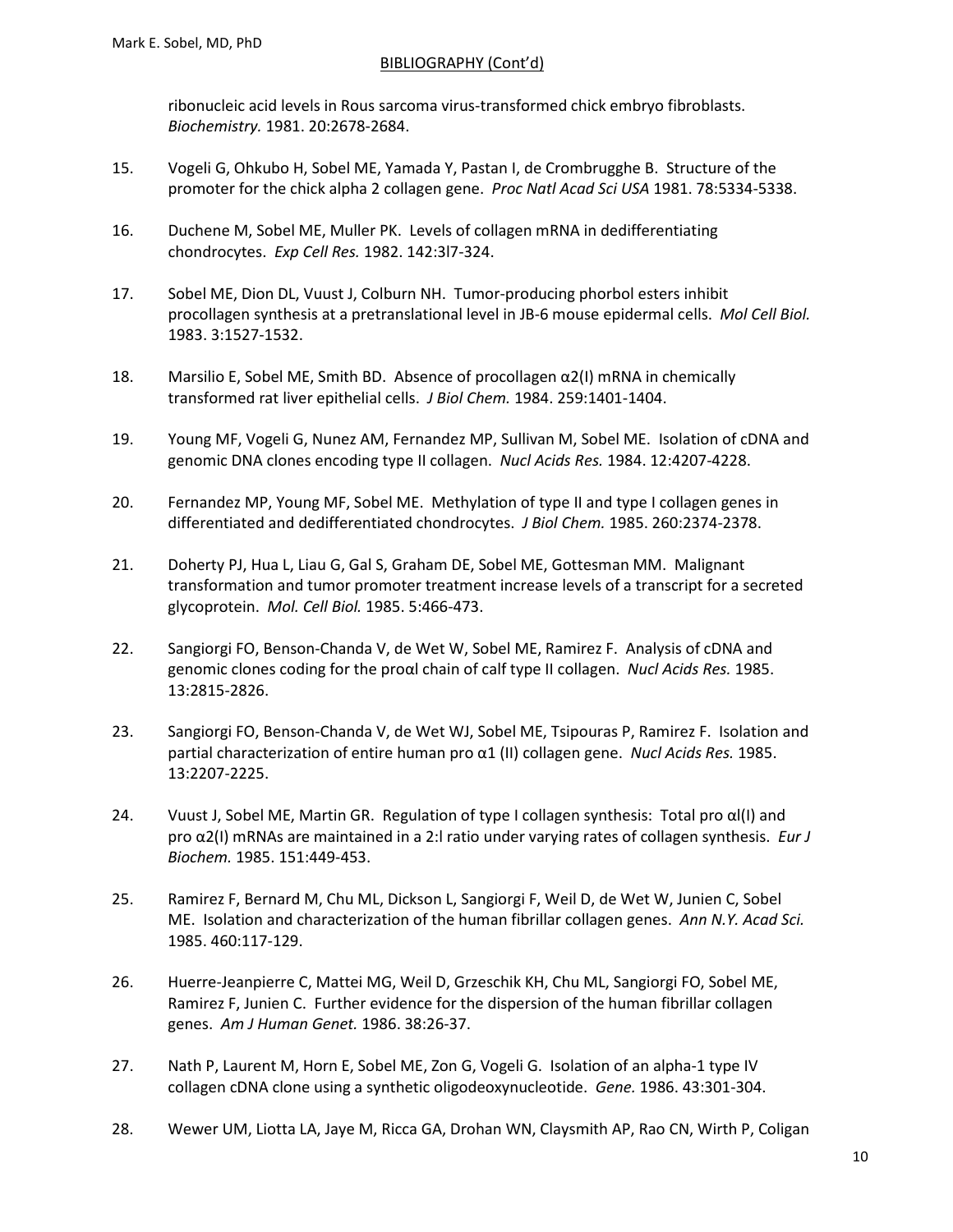JE, Albrechtsen R, Mudryj M, Sobel ME. Altered levels of laminin receptor mRNA in various human carcinoma cells that have different abilities to bind laminin. *Proc Natl Acad Sci USA.* 1986. 83:7137-7141.

- 29. Shimokawa H, Sobel ME, Sasaki M, Termine JD, Young MF. Heterogeneity of amelogenin mRNA in the bovine tooth germ. *J Biol Chem.* 1987. 262:4042-4047.
- 30. Laurent M, Martin GR, Sobel ME. Cell-free translation products of basement membrane RNA from the EHS tumor. *Biochim Biophys Acta.* 1987. 908:24l-250.
- 31. Young MF, Shimokawa HS, Sobel ME, Termine JD. A characterization of amelogenin messenger RNA in the bovine tooth germ. *Adv Dent Res.* 1987. 1:289-292.
- 32. Shimokawa H, Ogata Y, Sasaki S, Sobel ME, McQuillan CI, Termine JD, Young, MF. Molecular cloning of bovine amelogenin cDNA. *Adv Dent Res.* 1987. 1:293-297.
- 33. Wewer UM, Taraboletti G, Sobel ME, Albrechtsen R, Liotta LA. Role of laminin receptor in tumor cell migration. *Cancer Res.* 1987. 47:5691-5698.
- 34. Liotta LA, Wewer U, Rao CN, Schiffmann E, Stracke M, Guirguis R, Thorgeirsson U, Muschel R, Sobel ME. Biochemical mechanisms of tumor invasion and metastasis. *Anticancer Drug Design.* 1987. 2:195-202.
- 35. Kalebic T, Williams JE, Talmadge JE, Kao-Shan CS, Kravitz B, Locklear K, Siegal GP, Liotta LA, Sobel ME, Steeg PS. A novel method for selection of invasive tumor cells: derivation and characterization of highly metastatic Kl735 melanoma cell lines based on *in vitro* and *in vivo* invasive capacity. *Clin Exp Metast.* 1988. 6:301-318.
- 36. Steeg PS, Bevilacqua G, Kopper L, Thorgeirsson UP, Talmadge JE, Liotta LA, Sobel ME. Evidence for a novel gene associated with low tumor metastatic potential. *J Natl Cancer Inst.* 1988. 80:200-203.
- 37. Liotta LA, Wewer U, Rao CN, Schiffmann E, Stracke M, Guirguis R, Thorgeirsson U, Muschel R, Sobel ME. Biochemical mechanisms of tumor invasion and metastasis. *Adv Exp Med Biol.* 1988. 233:161-169.
- 38. Steeg PS, Bevilacqua G, Pozzatti R, Liotta LA, Sobel ME. Altered expression of *NM23*, a gene associated with low tumor metastatic potential, is increased during adenovirus 2 *E1a* inhibition of experimental metastasis. *Cancer Res.* 1988. 48:6550-6554.
- 39. Liotta LA, Wewer U, Rao CN, Schiffmann E, Stracke M, Guirguis R, Thorgeirsson U, Muschel R, Sobel ME. Biochemical mechanisms of tumor invasion and metastasis. *Prog Clin Biol Res.* 1988. 256:3-l6.
- 40. Steeg PS, Bevilacqua G, Sobel ME, Liotta LA. Identification and characterization of differentially expressed genes in tumor metastasis: The *nm23* gene. In Sudilovsky, O., Pitot, H. C., and Liotta, L. A. (Eds.): *Boundaries between Promotion and Progression during Carcinogenesis*. *Basic Life Sciences, New York, Plenum Press.* 1991. 57:355-361.
- 41. Castronovo V, Taraboletti G, Liotta LA, Sobel ME. Modulation of laminin receptor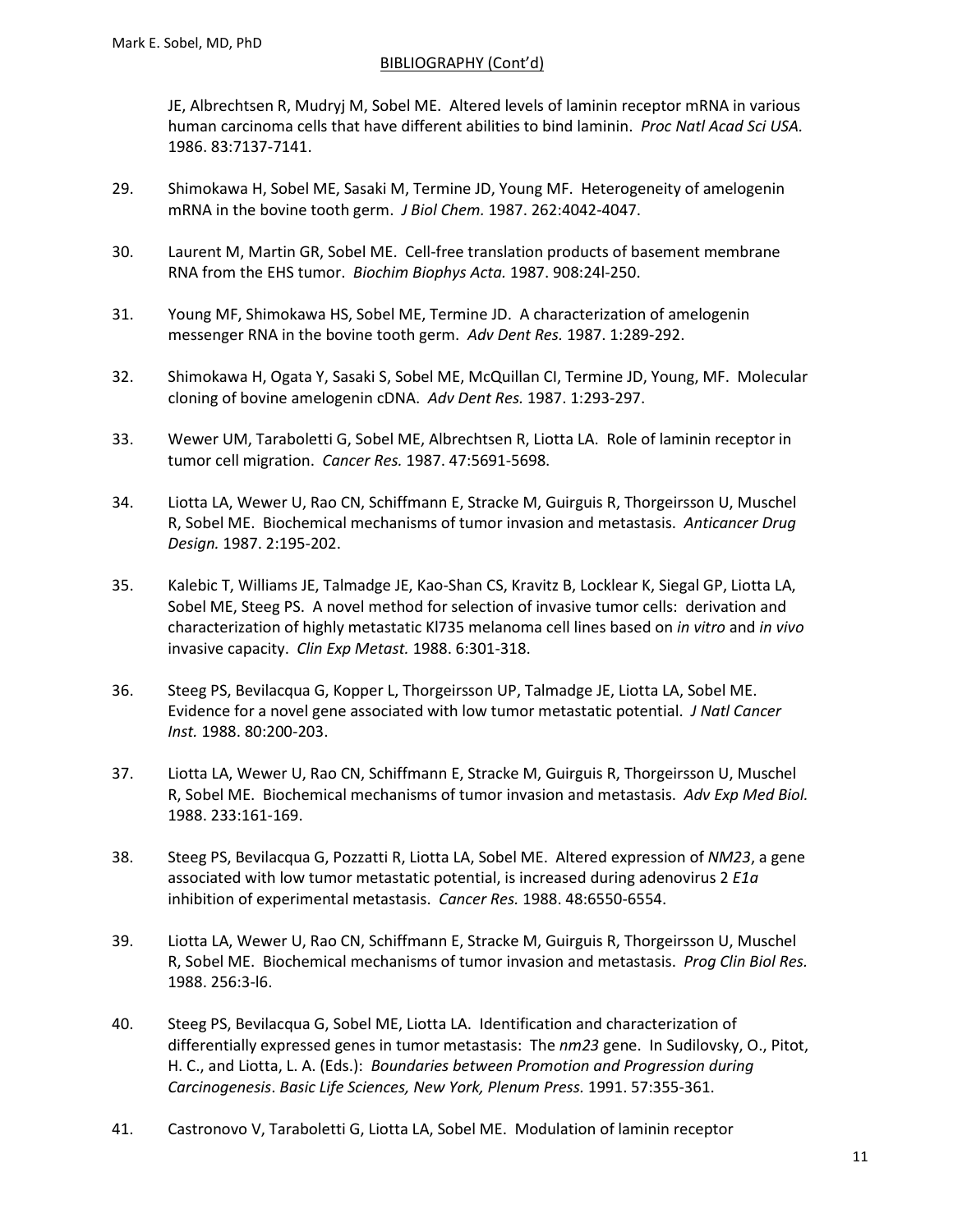expression by estrogen and progestins in human breast cancer cell lines. *J Natl Cancer Inst.* 1989. 81:781-788.

- 42. Bevilacqua G, Sobel ME, Liotta LA, Steeg PS. Association of low *nm23* RNA levels in human primary infiltrating ductal breast carcinomas with lymph node involvement and other histopathological indicators of high metastatic potential. *Cancer Res.* 1989. 49:5185-5190.
- 43. Rao CN, Castronovo V, Schmitt MC, Wewer UM, Claysmith AP, Liotta LA, Sobel ME. Evidence for a precursor of the high-affinity metastasis-associated murine laminin receptor. *Biochemistry.* 1989. 28:7476-7486.
- 44. Rahman Q, Panneerselvam M, Guirguis R, Castronovo V, Sobel ME, Daddona PE, Liotta LA. Anti-laminin receptor antibody targeting of adriamycin encapsulated liposomes to human breast cancer cells *in vitro. J Natl Cancer Inst.* 1989. 81:1794-l800.
- 45. Sobel ME. Metastasis suppressor genes. *J Natl Cancer Inst.* 1990. 82:267-276.
- 46. Castronovo V, Sobel ME. Laminin and fibronectin increase the steady state level of the 67 kD high affinity metastasis-associated laminin receptor mRNA in human cancer cells. *Biochem Biophys Res Commun.* 1990. 168:1110-1117.
- 47. Castronovo V, Colin C, Claysmith AP, Chen PHS, Lifrange E, Lambotte R, Krutzsch HC, Liotta LA, Sobel ME. Immunodetection of the metastasis-associated laminin receptor in human breast cancer cells obtained by fine needle aspiration biopsy. *Am J Pathol.* 1990. 137:1373- 1381.
- 48. Hendrix MJC, Wood WR, Seftor EA, Lotan D, Nakajima M, Misiorowski RL, Seftor REB, Stetler-Stevenson WG, Bevacqua SJ, Liotta LA, Sobel ME, Raz A, Lotan R. Retinoic acid inhibition of human melanoma cell invasion through a reconstituted basement membrane and its relation to decreases in the expression of proteolytic enzymes and motility factor receptor. *Cancer Res*. 1990. 50:4121-4130.
- 49. Levy AT, Cioce V, Sobel ME, Garbisa S, Grigioni WF, Liotta LA, Stetler-Stevenson WG. Increased expression of the M $<sub>r</sub>$  72,000 type IV collagenase in human colonic</sub> adenocarcinoma. *Cancer Res.* 1991. 51:439-444.
- 50. Munaut C, Noël A, Sobel M, Foidart JM. Expression of laminin by human fibroblasts, HT1080 fibrosarcoma cells and MCF-7 breast adenocarcinoma cells. Lack of regulation by the cell density and extracellular matrix. *Cell Biol Int Rep.* 1991. 15:499-509.
- 51. Cioce V, Castronovo V, Shmookler BM, Garbisa S, Grigioni WF, Liotta LA, Sobel ME. Increased expression of the laminin receptor in human colon cancer. *J Natl Cancer Inst.* 1991. 83:29-36.
- 52. Fernandez MT, Castronovo V, Rao CN, Sobel ME. The high affinity murine laminin receptor is a member of a multicopy gene family. *Biochem Biophys Res Commun.* 1991. 175:84-90.
- 53. Morales TI, Joyce ME, Sobel ME, Danielpour D, Roberts AB. Transforming growth factor-ß in calf articular cartilage organ cultures: synthesis and distribution. *Arch Biochem Biophys.* 1991. 288:397-405.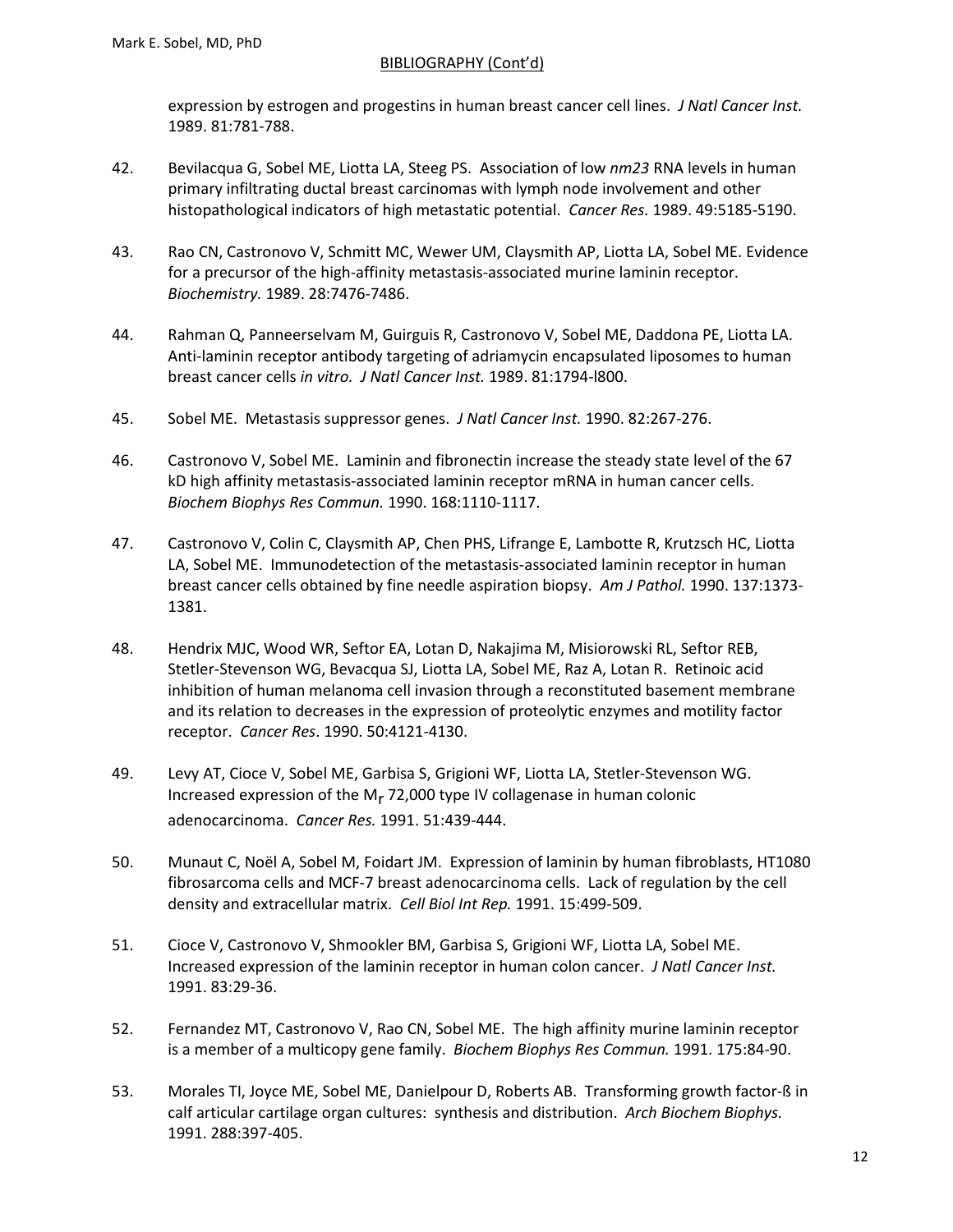- 54. Castronovo V, Claysmith AP, Barker KT, Cioce V, Krutzsch H, Sobel ME. Biosynthesis of the 67 kDa high affinity laminin receptor. *Biochem Biophys Res Commun.* 1991. 177:177-183.
- 55. Castronovo V, Taraboletti G, Sobel ME. Laminin receptor complementary DNA-deduced synthetic peptide inhibits cancer cell attachment to endothelium. *Cancer Res.* 1991. 51:5672-5678.
- 56. Castronovo V, Taraboletti G, Sobel ME. Functional domains of the 67-kDa laminin receptor precursor. *J Biol Chem.* 1991. 266:20440-20446.
- 57. Coopman P, Verhasselt B, Bracke M, de Bruyne G, Castronovo V, Sobel M, Foidart JM, van Roy F, Mareel M. Arrest of MCF-7 cell migration by laminin *in vitro*: possible mechanisms. *Clin Expl Metastasis.* 1991. 9:469-484.
- 58. Demeter LM, Stoler MH, Sobel ME, Broker TR, Chow LT. Expression of high affinity laminin receptor mRNA correlates with cell proliferation rather than invasion in human papillomavirus-associated cervical neoplasms. *Cancer Res.* 1992. 52:1561-1567.
- 59. Campo E, Monteagudo C, Castronovo V, Claysmith AP, Fernandez PL, Sobel ME. Detection of laminin receptor mRNA in human cancer cell lines and colorectal tissues by *in situ* hybridization. *Am J Pathol.* 1992. 141:1073-1083.
- 60. Castronovo V, Luyten F, van den Brûle F, Sobel ME. Identification of a 14-kDa laminin binding protein (HLBP14) in human melanoma cells that is identical to the 14-kDa galactoside binding lectin. *Arch Biochem Biophys.* 1992. 297:132-138.
- 61. Tennenbaum T, Yuspa SH, Grover A, Castronovo V, Sobel ME, Yamada Y, de Luca LM. Extracellular matrix receptors and mouse skin carcinogenesis: altered expression linked to appearance of early markers of tumor progression. *Cancer Res.* 1992. 52:2966-2976.
- 62. Castronovo V, Campo E, van den Brûle F, Claysmith AP, Cioce V, Liu FT, Fernandez PL, Sobel ME. Inverse modulation of steady state mRNA levels of two non-integrin laminin binding proteins in human colon carcinoma. *J Natl Cancer Inst.* 1992. 84:1161-1169.
- 63. van den Brûle F, Engel J, Stetler-Stevenson WG, Liu FT, Sobel ME, Castronovo V. Genes involved in tumor invasion and metastasis are differentially modulated by estradiol and progestin in human breast cancer cells. *Int J Cancer.* 1992. 52:653-657.
- 64. Minafra S, Luparello C, Pucci-Minafra I, Sobel ME, Garbisa S. Adhesion of 8701-BC breast cancer cells to type V collagen and 67 kDa receptor. *J Cell Sci.* 1992. 102:323-328.
- 65. Cioce V, Margulies IMK, Sobel ME, Castronovo V. Interaction between the 67 kilodalton metastasis-associated laminin receptor and laminin. *Kidney Int.* 1993. 43:30-37.
- 66. Taraboletti G, Belotti D, Giavazzi R, Sobel ME, Castronovo V. Enhancement of metastatic potential of murine and human melanoma cells by laminin receptor peptide G: attachment of cancer cells to the subendothelial matrix as a pathway for hematogenous metastases. *J Natl Cancer Inst.* 1993. 85:235-240.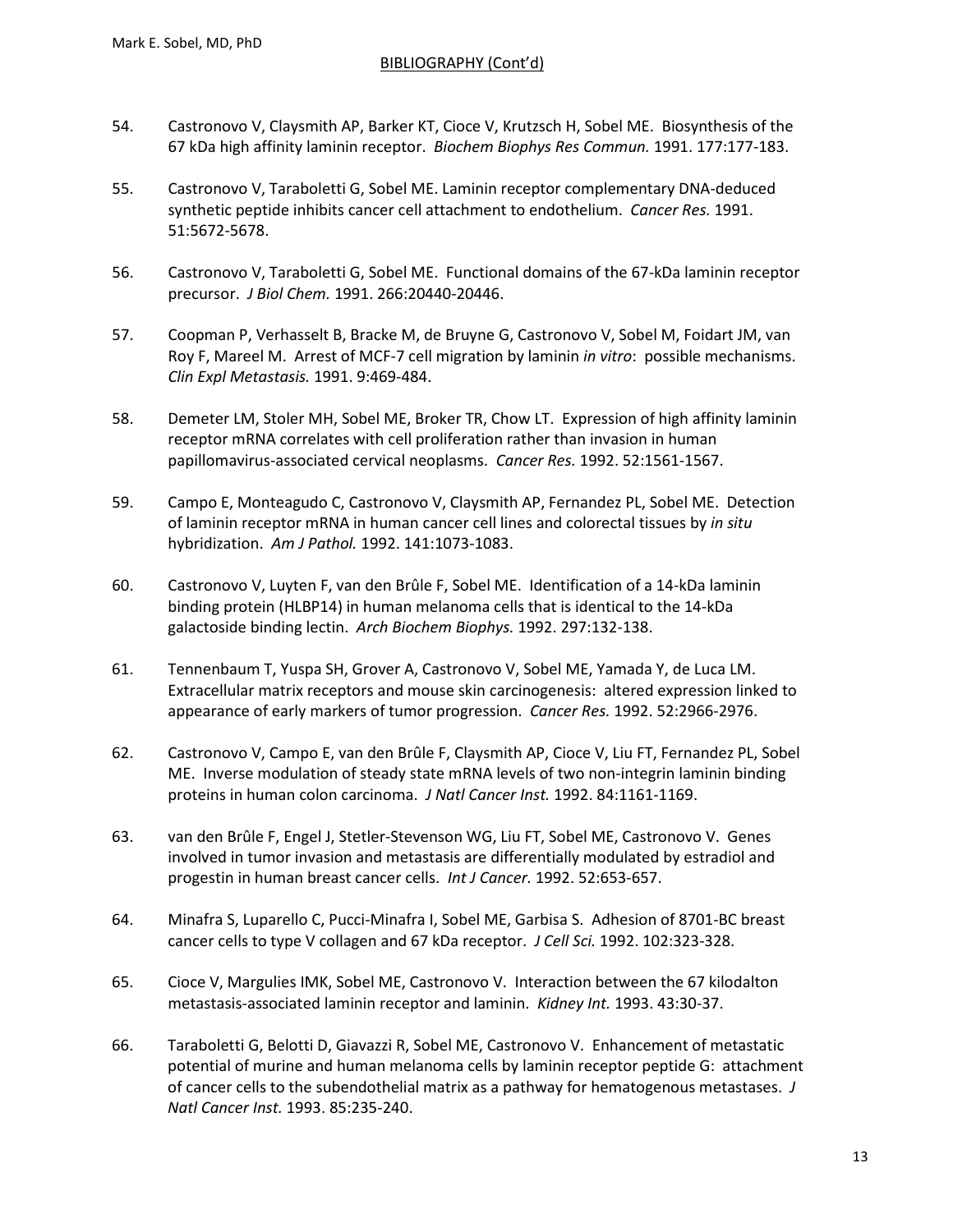- 67. Shi YE, Turri J, Yieh L, Sobel ME, Yamada Y, Lippmann ME, Dickson RB, Thompson, EW. Expression of 67 kDa laminin receptor in human breast cancer cells: regulation by progestins. *Clin Exp Metast.* 1993. 11:251-261.
- 68. Suzuki H, Zhang X, Sobel ME, Kondoh N, Papas TS, Bhat NK. Expression and regulation of the 67-kDa laminin-binding protein and its precursor gene in lymphoid cells. *Int J Oncol.* 1993. 3:1049-1056.
- 69. Sobel ME. Differential expression of the 67 kDa laminin receptor in cancer. *Sem Cancer Biol.* 1993. 4:311-317.
- 70. Castronovo V, Kusaka M, Chariot A, Sobel M. Homeobox genes: potential candidates for the transcriptional control of the transformed and invasive phenotype. *Biochem Pharmacol.* 1994. 47:137-143.
- 71. Bernstein LR, Ferris DK, Colburn NH, Sobel ME. A family of mitogen-activated protein kinase-related proteins interacts *in vivo* with activator protein-1 transcription factor. *J Biol Chem.* 1994. 269:9401-9404.
- 72. Romanov V, Sobel ME, Pinto da Silva P, Menard S, Castronovo V. Cell localization and redistribution of the 67 kD laminin receptor and a6 and b1 integrin subunits in response to laminin stimulation: an immunogold electron microscopy study. *Cell Adhesion and Commun.* 1994. 2:201-209.
- 73. van den Brule F, Berchuck A, Bast RC, Liu F-T, Gillet C, Sobel ME, Castronovo V. Differential expression of the 67 kD laminin receptor and 31 kD human laminin binding protein in human ovarian carcinomas. *Eur J Cancer.* 1994. 30A:1096-1099.
- 74. van den Brule F, Price J, Sobel ME, Lambotte R, Castronovo V. Inverse expression of two laminin binding proteins, 67LR and galectin-3, correlates with the invasive phenotype of trophoblastic tissue. *Biochem Biophys Res Commun.* 1994. 201:388-393.
- 75. Grigioni WF, D'Errico A, Fortunato C, Fiorentino M, Mancini AM, Stetler-Stevenson WG, Sobel ME, Liotta LA, Onisto M, Garbisa S. Prognosis of gastric carcinoma revealed by interactions between tumor cells and basement membrane. *Mod Pathol.* 1994. 7:220-225.
- 76. Murata J, Lee HY, Clair T, Årestad AA, Sobel ME, Liotta LA, Stracke ML. cDNA cloning of the human tumor motility-stimulating protein, autotaxin, reveals a homology with phosphodiesterases. *J Biol Chem.* 1994. 269:30479-30484.
- 77. Senterre-Lesenfants S, Alag A, Sobel ME. Multiple mRNA species are generated by alternate polyadenylation from the human calmodulin-I gene. *J Cell Biochem.* 1995. 58:445-454.
- 78. Romanov VI, Wrathall LS, Simmons TD, Pinto da Silva P, Sobel ME. Protein synthesis is required for laminin-induced expression of the 67 kDa laminin receptor and its 37 kDa precursor. *Biochem Biophys Res Commun.* 1995. 208:637-643.
- 79. McMahon JP, Wheat J, Sobel ME, Pasula R, Downing JF, Martin WJ. 2nd: Murine laminin binds to *Histoplasma capsulatum*. *J Clin Invest.* 1995. 96:1010-1017.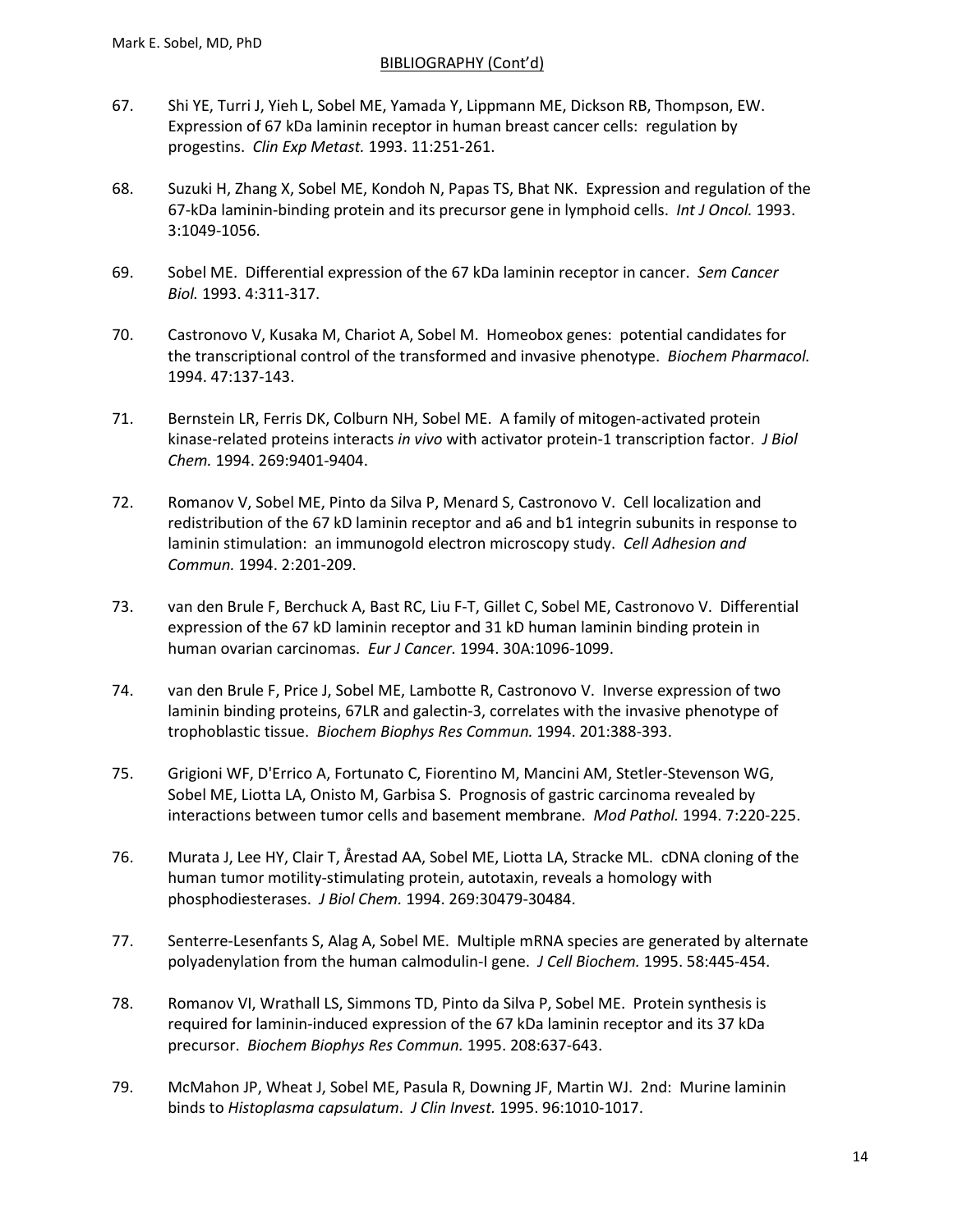- 80. Sanz-Ortega J, Chuaqui R, Zhuang Z, Sobel ME, Sanz-Esponera J, Liotta LA, Emmert-Buck MR, Merino MJ. Loss of heterozygosity on chromosome 11q13 in microdissected human male breast carcinomas. *J Natl Cancer Inst.* 1995. 87:1408-1410.
- 81. Chariot A, Moreau L, Senterre G, Sobel ME, Castronovo V. Retinoic acid induces three newly cloned HOXA1 transcripts in MCF7 breast cancer cells. *Biochem Biophys Res Commun.* 1995. 215:713-720.
- 82. van den Brule FA, Buicu C, Sobel ME, Liu FT, Castronovo V. Galectin-3, a laminin binding protein, fails to modulate adhesion of human melanoma cells to laminin. *Neoplasma.* 1995. 42:215-219.
- 83. van den Brule FA, Buicu C, Baldet M, Sobel ME, Cooper DN, Marschal P, Castronovo V. Galectin-1 modulates human melanoma cell adhesion to laminin. *Biochem Biophys Res Commun.* 1995. 209:750-767.
- 84. Jackers P, Clausse N, Fernandez M, Princen F, Wewer U, Sobel ME, Castronovo V. Seventeen copies of the human 37 kDa laminin receptor precursor/p40 ribosome-associated protein gene are processed pseudogenes arisen from retropositional events. *Biochim Biophys Acta.* 1996. 1305:98-104.
- 85. Jackers P, Minoletti F, Belotti D, Clausse N, Sozzi G, Sobel ME, Castronovo V. Isolation from a multigene family of the active human gene of the metastasis-associated multifunctional protein 37LRP/p40 at chromosome 3p21.3. *Oncogene.* 1996. 13:495-503.
- 86. Castronovo V, van den Brule FA, Jackers P, Clausse N, Liu FT, Gillet C, Sobel ME. Decreased expression of galectin-3 is associated with progression of human breast cancer. *J Pathol.* 1996. 179:43-48.
- 87. Montuori N, Sobel ME. The 67-kDa laminin receptor and tumor progression. *Curr Top Microbiol Immunol.* 1996. 213:205-214.
- 88. Kant JA, Sobel M. Genetic research using archival samples: an uncertain future? *Molecular Diagnosis.* 1996. 1:79-82.
- 89. Grody WW, Sobel ME. Update on informed consent for stored tissue research. *Diagnostic Molecular Pathol.* 1996. 5:79-80.
- 90. van den Brule FA, Buicu C, Berchuck A, Bast RC, Deprez E, Liu FT, Cooper DN, Pieters C, Sobel ME, Castronovo V. Expression of the 67 kD laminin receptor, galectin-1 and galectin-3 in advanced human uterine adenocarcinoma. *Human Pathol.* 1996. 27:1185-1191.
- 91. Clausse N, Jackers P, Jares P, Joris B, Sobel ME, Castronovo V. Identification of the active gene coding for the metastasis-associated 37LRP/p40 multifunctional protein. *DNA and Cell Biol*. 1996. 15:1009-1023.
- 92. Chariot A, Castronovo V, Le P, Gillet C, Sobel ME, Gielen J. Cloning and expression of a new HOXC6 transcript encoding a repressing protein. *Biochem J.* 1996. 319:91-97.
- 93. Sanz-Ortega J, Sanz-Esponera J, Caldes T, Gomez de la Concha E, Sobel ME, Merino MJ. LOH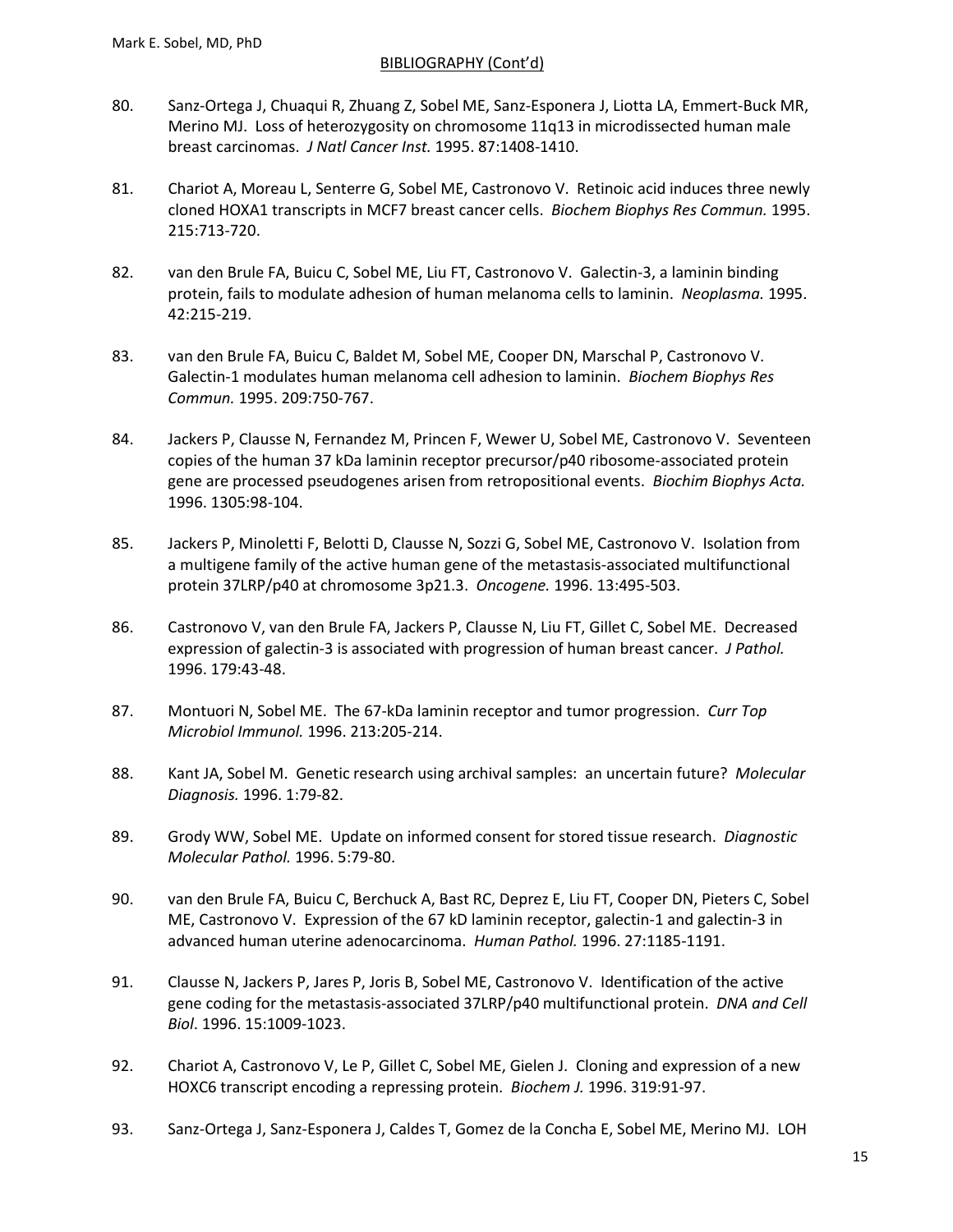at the APC/MCC gene (5q21) in gastric cancer and preneoplastic lesions: prognostic implications. *Pathol Res Pract.* 1996. 192:1206-1210.

- 94. Fernandez PL, Merino MJ, Gomez M, Campo E, Medina T, Castronovo V, Sanjuan X, Cardesa A, Liu FT, Sobel ME. Galectin-3 and laminin expression in neoplastic and non-neoplastic thyroid tissue. *J Pathol.* 1997. 181:80-86.
- 95. Menard S, Castronovo V, Tagliabue E, Sobel ME. New insights into the metastasisassociated 67 kD laminin receptor. *J Cell Biochem. 1997.* 67:155-165.
- 96. van den Brule F, Bellahcene A, Jackers P, Fu-Tong L, Sobel ME, Castronovo V. Antisense galectin-3 alters thymidine incorporation in human MDA-MB435 breast cancer cells. *Int J Oncol.* 1997. 11:261-264.
- 97. Buto S, Ghirelli C, Aiello P, Tagliabue E, Ardini E, Magnifico A, Montuori N, Sobel ME, Colnaghi MI, Menard S. Production and characterization of monoclonal antibodies directed against the laminin receptor precursor. *Int J Biol Markers.* 1997. 12:1-5.
- 98. Buto S, Tagliabue E, Ardini E, Magnifico A, Ghirelli C, van den Brule F, Castronovo V, Colnaghi MI, Sobel ME, Menard S. Formation of the 67 kDa laminin receptor by acylation of the precursor. *J Cell Biochem.* 1998. 69:244-251.
- 99. SanJuan X, Bryant BR, Sobel ME, Merino MJ. Clonality analysis of benign parathyroid lesions by human androgen receptor (HUMARA) gene assay. *Endocrine Pathol.* 1998. 9:293-300.
- 100. Ardini E, Pesole G, Tagliabue E, Magnifico A, Castronovo V, Sobel ME, Colnaghi MI, Menard S. The 67-kDa laminin receptor originated from a ribosomal protein acquired a dual function during evolution. *Mol Biol Evol.* 1998. 15:1017-1025.
- 101. Chariot A, Senterre-Lesenfants S, Sobel ME, Castronovo V. Molecular cloning of a mutated HOXB67 cDNA encoding a truncated transactivating homeodomain-containing protein. *J Cell Biochem.* 1998. 71:46-54.
- 102. Kumar V, Sobel ME. Launching the Journal of Molecular Diagnostics. *Am J Pathol.* 1999. 154:634.
- 103. Grizzle W, Grody WW, Noll WW, Sobel ME, Stass SA, Trainer T, Travers H, Weedn V, Woodruff K. Recommended policies for uses of human tissue in research, education, and quality control. Ad Hoc Committee on Stored Tissue, College of American Pathologists. *Arch Pathol Lab Med.* 1999. 123:296-300.
- 104. Middleton LP, Tressera F, Sobel ME, Bryant BR, Alburquerque A, Grases P, Merino MJ. Infiltrating micropapillary carcinoma of the breast. *Mod Pathol.* 1999. 12:499-504.
- 105. Sobel ME, Wolman SR. The ethical uses of human tissues in research. *The Breast J.* 1999. 5:153-155.
- 106. Sobel ME, Wolman SR. Ethical considerations in the use of human tissues in research. *Cytometry.* 1999. 38:192-193.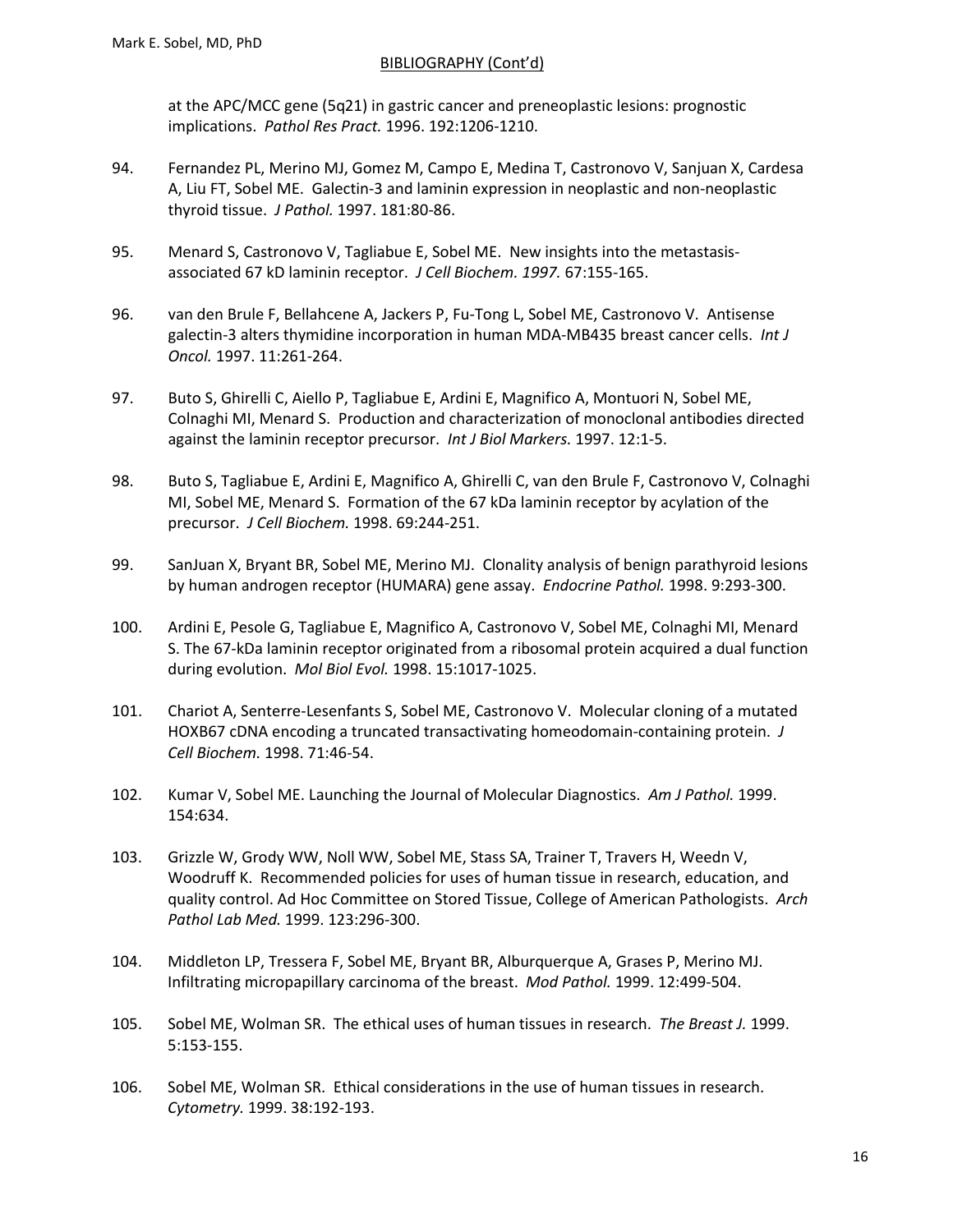- 107. Montuori N, Muller F, de Riu S, Fenzi G, Sobel ME, Rossi G, Vitale M. Laminin receptors in differentiated thyroid tumors: restricted expression of the 67-kilodalton laminin receptor in follicular carcinoma cells. *J Clin Endocrinol Metab.* 1999. 84:2086-2092.
- 108. Filie AC, Chiesa A, Bryant BR, Merino MJ, Sobel ME, Abati A. The tall cell variant of papillary carcinoma of the thyroid. *Cancer.* 1999. 87:238-242.
- 109. Sobel ME. Ethical issues in molecular pathology: paradigms in flux. *Arch Pathol Lab Med.* 1999. 123:1076-1078.
- 110. Sanz-Ortega J, Bryant B, Sanz-Esponera J, Asenjo JA, Saez MC, Torres A, Balibrea JL, Sobel ME, Merino MJ. LOH at the APC/MCC gene (5Q21) is frequent in early stages of non-small cell lung cancer. *Pathol Res Pract.* 1999. 195:677-680.
- 111. Krebs PA, Albuquerque A, Quezado M, Bryant B, Sobel ME, Merino MJ, Otis CN. The use of microsatellite instability in the distinction between synchronous endometrial and colonic adenocarcinomas. *Int J Gynecol Pathol.* 1999. 18:320-324.
- 112. Sobel ME. New challenges for biomedical research utilizing human biological materials. *J Mol Diagnostics: Am J Pathol-Part B.* 2000. 2:1-4.
- 113. Otis CN, Krebbs PA, Quezado MM, Albuquerque A, Bryant B, San Juan X, Kleiner D, Sobel ME, Merino MJ. Loss of heterozygosity in P53, BRCA1, and estrogen receptor genes and correlation to expression of p53 protein in ovarian epithelial tumors of different cell types and biological behavior. *Hum Pathol.* 2000. 31:233-238.
- 114. Kleer CG, Bryant BR, Giordano TJ, Sobel M, Merino MJ. Genetic changes in chromosomes 1p and 17p in thyroid cancer progression. *Endocrine Pathol*. 2000. 11:137-143.
- 115. Prime W, Sobel ME, Herrington CS. Utilization of human tissue in breast cancer research. *Breast Cancer Res.* 2000. 2:237-240.
- 116. Sanjuan X, Sobel ME, Yang J, Merino MJ. Alveolar soft part sarcoma: the role of prognostic markers. *Ann Diagn Pathol.* 2000. 4:135-142.
- 117. Otis CN, Krebs PA, Albuquerque, Quezado MM, San Juan X, Sobel ME, Merino MJ. Loss of heterozygosity of p53, BRCA1, VHL, and Estrogen Receptor Genes in Breast Carcinoma: Correlation with Related Protein Products and Morphologic Features. *Intl J Surg Pathol.* 2002. 10:237-245.
- 118. Palacios J, Sarrio D, Garcia-Macias MC, Bryant B, Sobel ME, Merino M.J. Frequent E-cadherin gene inactivation by loss of heterozygosity in pleomeorphic lobular carcinoma of the breast. *Mod Pathol.* 2003. 16:674-678.
- 119. Beaty MW, Quezado M, Sobel ME, Duray P, Merino MJ. Loss of heterozygosity on chromosome 1 and 9 and hormone receptor analysis of metasatic malignant melanoma. *Int J Surg Pathol.* 2005. 130:9-18.
- 120. Sobel ME. Signaling pathways involved in airway disease: an animal model breathes fresh air on a complex disorder. *Arch Pathol Lab Med.* 2006. 130:439.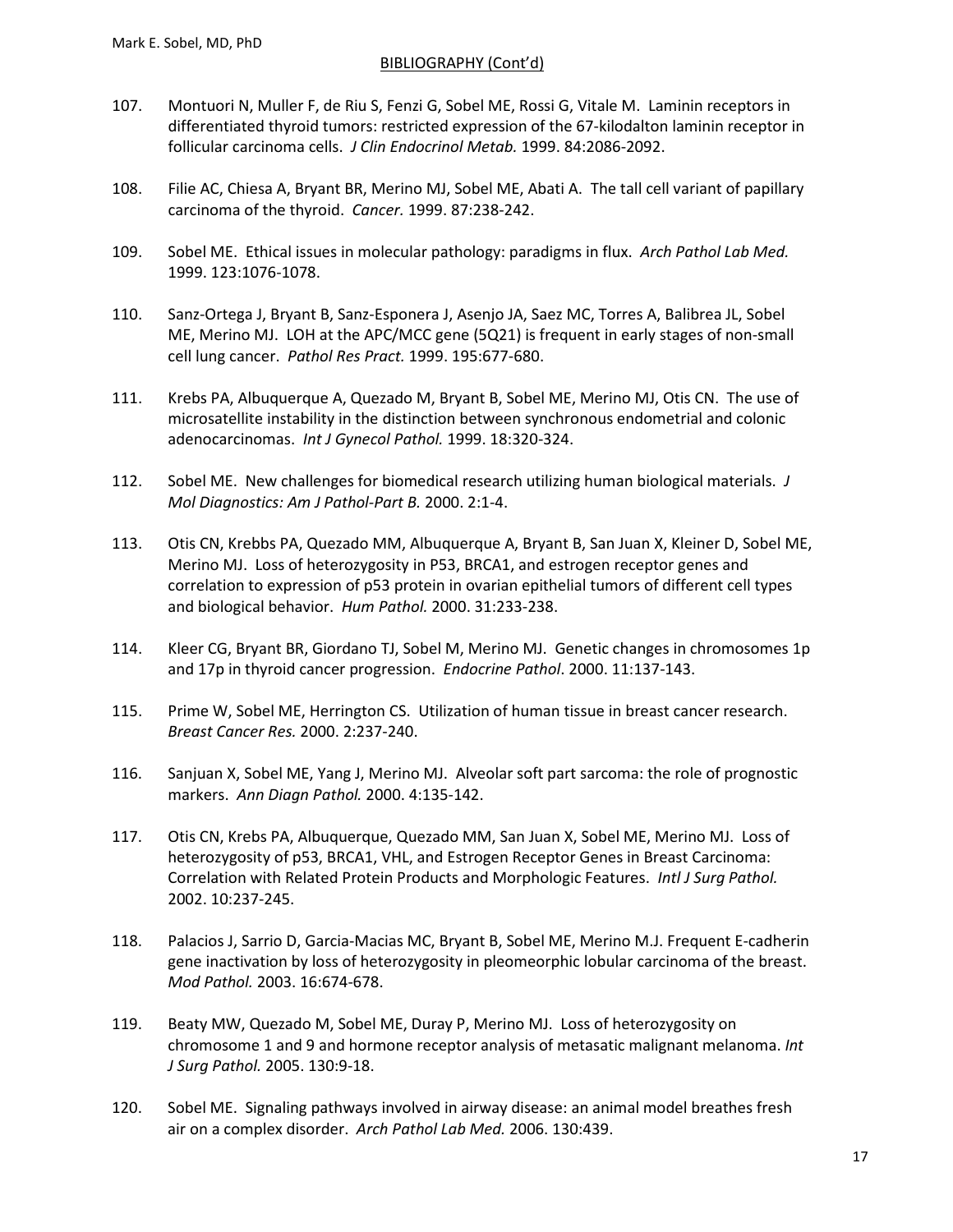- 121. Sobel ME, Bagg A, Caliendo AM, Ladanyi M, Zehnbauer B. The Evolution of Molecular Genetic Pathology: Advancing 20<sup>th</sup>-Century Diagnostic Methods into Potent Tools for the New Millenium. *J Mol Diagn.* 2008. 10:480-483.
- 122. Sobel ME. Richard (Dick) Gregory Lynch, M.D., 1934-2009. *Am J Pathol.* 2010. 177:2-3.
- 123. Sobel ME. A new approach to publishing high-quality scientific content in the JMD. *J Mol Diagn.* 2011. 13:1-2.
- 124. Sobel ME. A new stage in the history of publishing seminal experimental pathology research in the Journal. *Am J Pathol.* 2011. 178:2-3.
- 125. Walter BA, Gómez-Macias G, Valera VA, Sobel M, Merino MJ. miR-21 expression in pregnancy-associated breast cancer: a possible marker of poor prognosis. *J Cancer.* 2011. 2:67-75.
- 126. Haspel RL, Atkinson JB, Barr FG, Kaul KL, Leonard DGB, O'Daniel J, Rinder HM, Scott J, Sobel M., Speights VO. TRIG on TRACK: educating pathology residents in genomic medicine. *Personalized Med.* 2012. 9:287-293. [DOI: 10.2217/pme.12.6]
- 127. Schrijver I, Aziz N, Farkas DH, Furtado M, Ferreira Gonzalez A, Greiner TC, Grody WW, Hambuch T, Kalman L, Kant JA, Klein RD, Leonard DGB, Lubin IM. Mao R, Nagan N, Pratt VM, Sobel ME, Voelkerding KV, Gibson JS. Opportunities and challenges associated with clinical diagnostic genome sequencing: a report of the Association for Molecular Pathology. *J Mol Diagn.* 2012. 14:525-540.
- 128. Betsou F, Sobel ME. The ISBER Biorepository Proficiency Testing Program: two successful years already, and new features to come. *Biopreservation and Biobanking.* 2013. 11:255- 256.
- 129. Sobel ME. The American Society for Investigative Pathology in the next century. *Am J Pathol.* 2013. 182:1052-1054.
- 130. Betsou F, Bulla A, Cho SY, Clements J, Chuaqui R, Coppola D, De Souza Y, De Wilde A, Grizzle W, Guadagni F, Gunter E, Heil S, Hodgkinson V, Kessler J, Kiehntopf M, Kim HS, Koppandi I, Shea K, Singh R, Sobel M, Somiari S, Spyropoulos D, Stone M, Tybring G, Valyi-Nagy K, Van den Eynden G, Wadhwa L. Assays for qualification and quality stratification of clinical biospecimens used in research: a technical report from the ISBER Biospecimen Science Working Group. *Biopreservation and Biobanking.* 2016. 14:398-409. [DOI:10.1089/bio.2016.0018]
- 131. Gaignaux A, Ashton G, Coppola D, De Souza Y, De Wilde A, Eliason J, Grizzle W, Guadagni F, Gunter E, Koppandi I, Shea K, Shi T, Stein JA, Sobel ME, Tybring G, Van den Eynden G, Betsou F. [A Biospecimen](https://www.ncbi.nlm.nih.gov/pubmed/27195612/)  [Proficiency Testing Program for Biobank Accreditation: Four Years of Experience.](https://www.ncbi.nlm.nih.gov/pubmed/27195612/) *Biopreservation and Biobanking.* 2016. 14:429-439. [DOI: 10.1089/bio.2015.0108] [PMID: 27195612; PubMed Central PMCID: PMC6445200]
- 132. Sobel ME, Dreyfus JC. Disruptive influences on research in academic pathology departments: Proposed changes to the Common Rule governing informed consent for research use of biospecimens and to rules governing return of research results. *Am J Pathol.*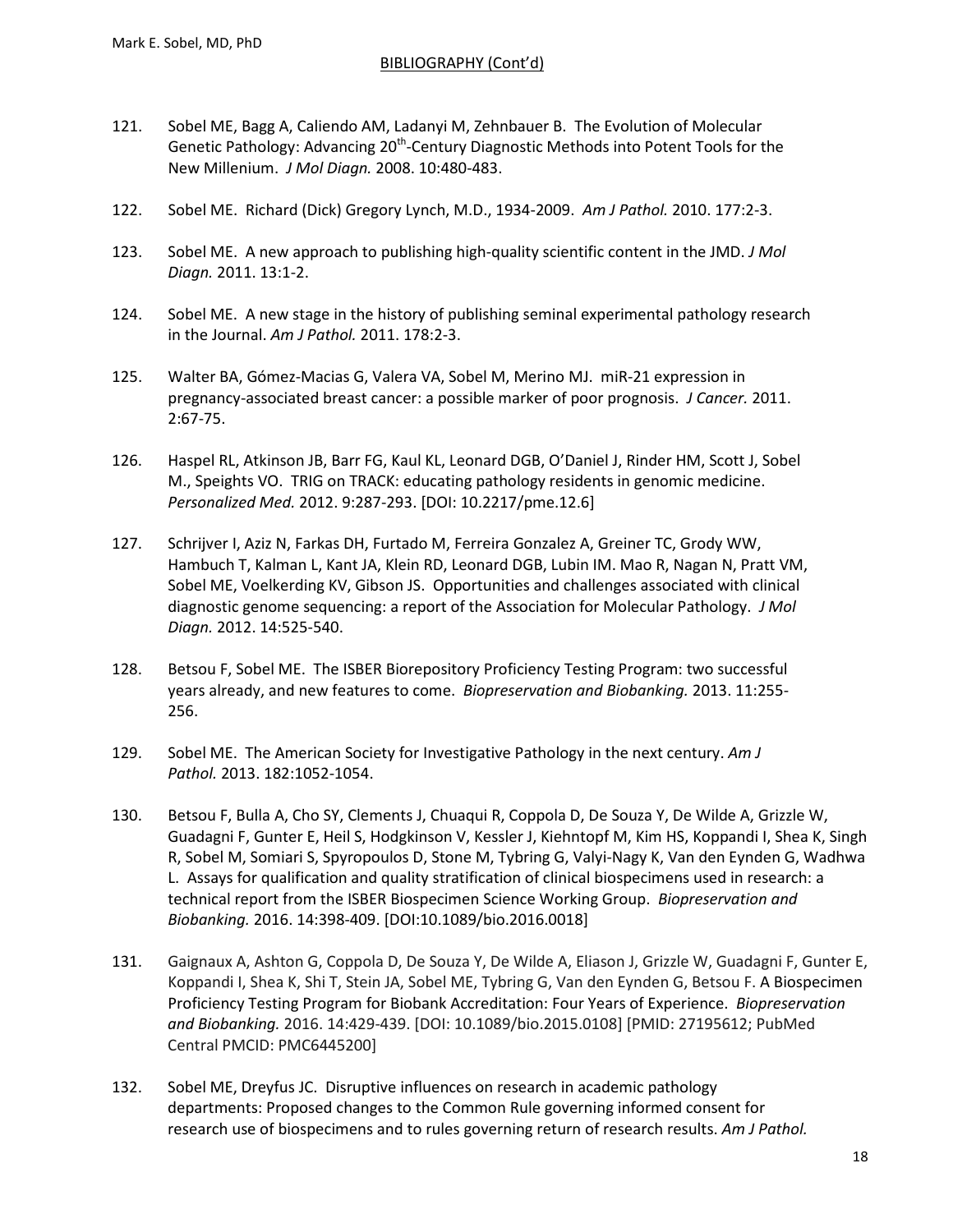2017. 187: 4-8.

- 133. Sobel ME. Variations on a theme by Darwin. *Am J Pathol*. 2018. 188:836-837.
- 134. Wilcox RL, Adem PV, Afshinnekoo E, Atkinson JB, Burke LW, Cheung H, Dasgupta S, DeLaGarza J, Joseph L, LeGallo R, Lew M, Lockwood CM, Meiss A, Norman J, Markwood P, Rizvi H, Shane-Carson KP, Sobel ME, Suarez E, Tafe LJ, Wang J, Haspel RL. The Undergraduate Training in Genomics (UTRIG) initiative: early & active training for physicians in the genomic medicine era. *Per Med*. 2018. 15: [DOI: 10.2217/pme-2017-0077] [PMID 29843583; www.futuremedicine.com]
- 135. Dreyfus JC, Sobel ME. Letter to the Editor: Concern about justifying the release of genomic data as a civil right. *Am J Hum Gen*. 2018. 103:163-165.
- 136. Betsou F, Bilbao R, Case J, Chuaqui R, Clements JA, De Souza Y, De Wilde A, Geiger J, Grizzle W, Guadagni F, Gunter E, Heil S, Kiehntopf M, Koppandi I, Lehmann S, Linsen L, Mackenzie-Dodds J, Quesada RA, Tebbakha R, Selander T, Shea K, Sobel M, Somiari S, Spyropoulos D, Stone M, Tybing G, Valyi-Nagy K, Wadhwa L, and the ISBER Biospecimen Science Working Group. Standard PREanalytical Code Version 3.0. *Biopreservation and Biobanking.* 2018. 16: [DOI:10.1089/bio.2017.0109]
- 137. Sobel M. Referee Report For: Pathology and regulation for research in the UK: an overview [version 1; peer review: 1 approved]. *F1000Research* 2019. 8:975. [\[DOI:10.5256/f1000research.21641.r50493\]\)](https://doi.org/10.5256/f1000research.21641.r50493)
- 138. Sobel ME, Jreyfus JC, Dillhay McKillip K, Kolarcik C, Muller WA, Scott MJ, Siegal GP, Wadosky K, O'Leary TJ. Return of individual research results: a guide for biomedical researchers utilizing human biospecimens. Am J Pathol. 2020. 190: in press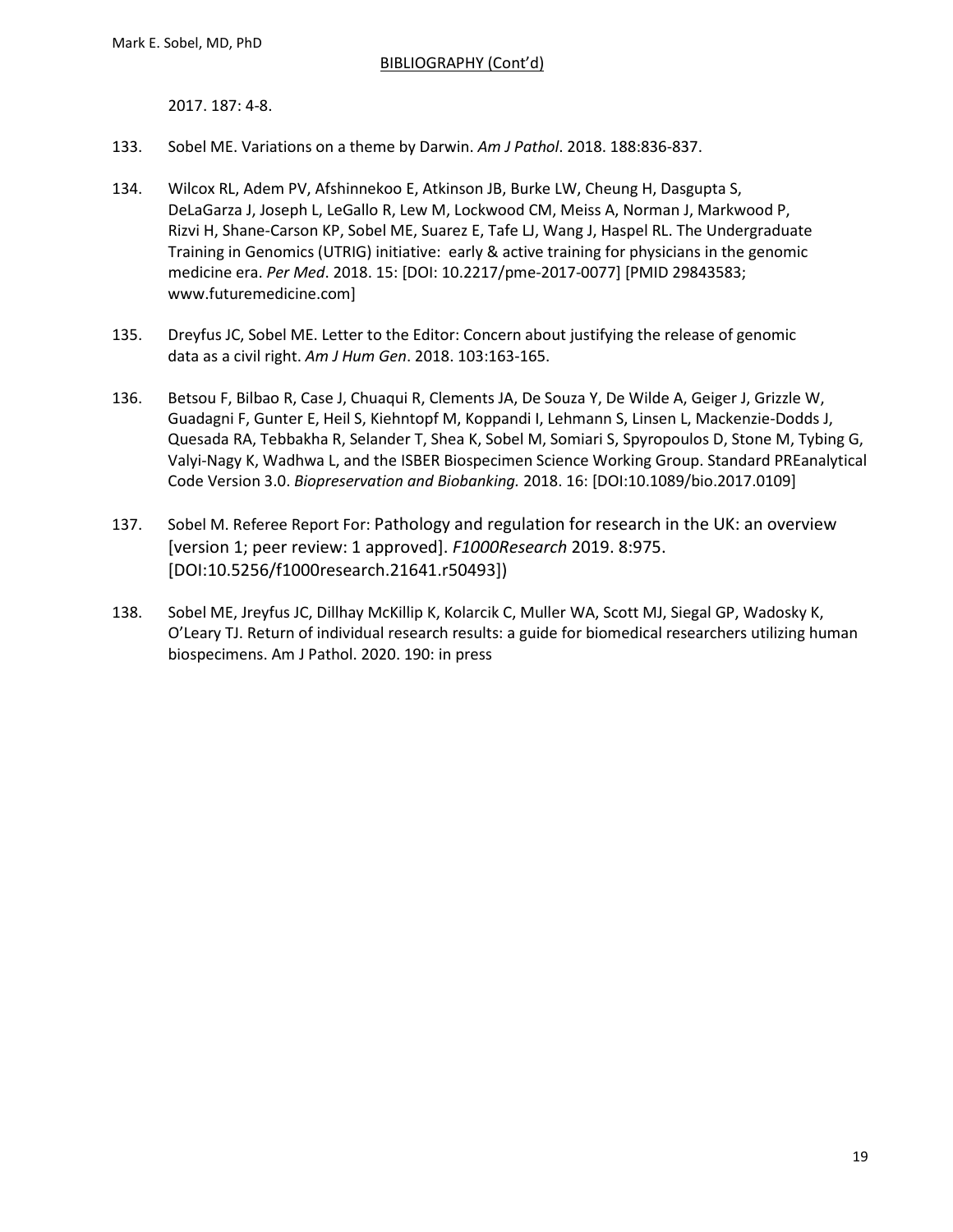## **BOOKS and CHAPTERS**

- 1. Pastan I, Sobel ME, Adams S, Yamada K, Howard B, Willingham M, de Crombrugghe B. The use of transformed cells as a model for differentiation. In Ahmad, F., Schultz, J., Russell, T. R., and Werner, R. (Eds.): *Differentiation and Development, Vol. l5*. Tenth Miami Winter Symposium. New York, Academic Press, 1978, pp. 49-54.
- 2. Ohkubo H, Avvedimento E, Yamada Y, Vogeli G, Sobel ME, Merlino G, Mudryj M, Pastan I, de Crombrugghe B. The collagen gene. In Brown, D. B. and Fox, F. C. (Eds.): *Developmental Biology Using Purified Genes, Vol. 23*. ICN-UCLA Symposium on Molecular and Cellular Biology. New York, Academic Press, 1981, pp. 25-39.
- 3. Thorgeirsson UP, Turpeenniemi-Hujanen T, Sobel ME, Talmadge JE, Liotta LA. Role of *ras* oncogenes in experimental models of metastasis. In Lapis, K., Liotta, L. A., and Rabson, A. S. (Eds.): *Biochemistry and Molecular Genetics of Cancer Metastasis*. Boston, Martinus Nijhoff Publ., 1986, pp. 55-63.
- 4. Steeg PS, Bevilacqua G, Rosengard AM, Sobel ME, Cioce V, Liotta LA. Altered gene expression in tumor metastasis: the nm23 gene. In Schirrmacher, V. and Schwartz-Albiez, R. (Eds.): *Cancer Metastasis*. Berlin, Springer-Verlag, 1989, pp. 48-52.
- 5. Sobel, ME: Introduction to molecular biology approaches to the study of cancer. In Cossman, J. (Ed.): *Molecular Genetics in Cancer Diagnosis*. New York, Elsevier Scientific Publ. Co., l990, pp. 7-17.
- 6. Steeg PS, Bevilacqua G, Sobel ME, Liotta LA. Invasion and metastasis. In Cossman, J. (Ed.): *Molecular Genetics in Cancer Diagnosis*. New York, Elsevier Scientific Publ. Co., l990, pp. 105-112.
- 7. Sobel ME, Liotta LA. Receptor-ligand interactions: Role in cancer invasion and metastasis. In Bellve, A. R. and Vogel, H. J. (Eds.): *Molecular Mechanisms in Cellular Growth and Differentiation*. San Diego, Academic Press, 1991, pp. 107-120.
- 8. Sobel ME. Application of molecular biology to diagnostic pathology. *Current Issues in Pathology: Clinical Application of Advanced Technology in Diagnostic Patholog*y, 1992.
- 9. Castronovo V, Stetler-Stevenson WG, Sobel ME, Liotta LA. Molecular inhibition of cancer cell invasion and metastasis. In Harris, C. C., Hirhashi, S., Ito, N., Pitot, H. C., Sugimura, T., Terada, M., and Yokata, J. (Eds.): *Multistep Carcinogenesis. Proceedings of the 22nd International Symposium of the Princess Takamatsu Cancer Research Fund, Tokyo, 1991*. CRC Press, Boca Raton, 1992, pp. 319-337.
- 10. Sobel ME. *History of the American Society for Investigative Pathology 1976-2013.*  Chelsea, MI, Sheridan Books, Inc., 2013. ISBN: 978-0-615-78619-3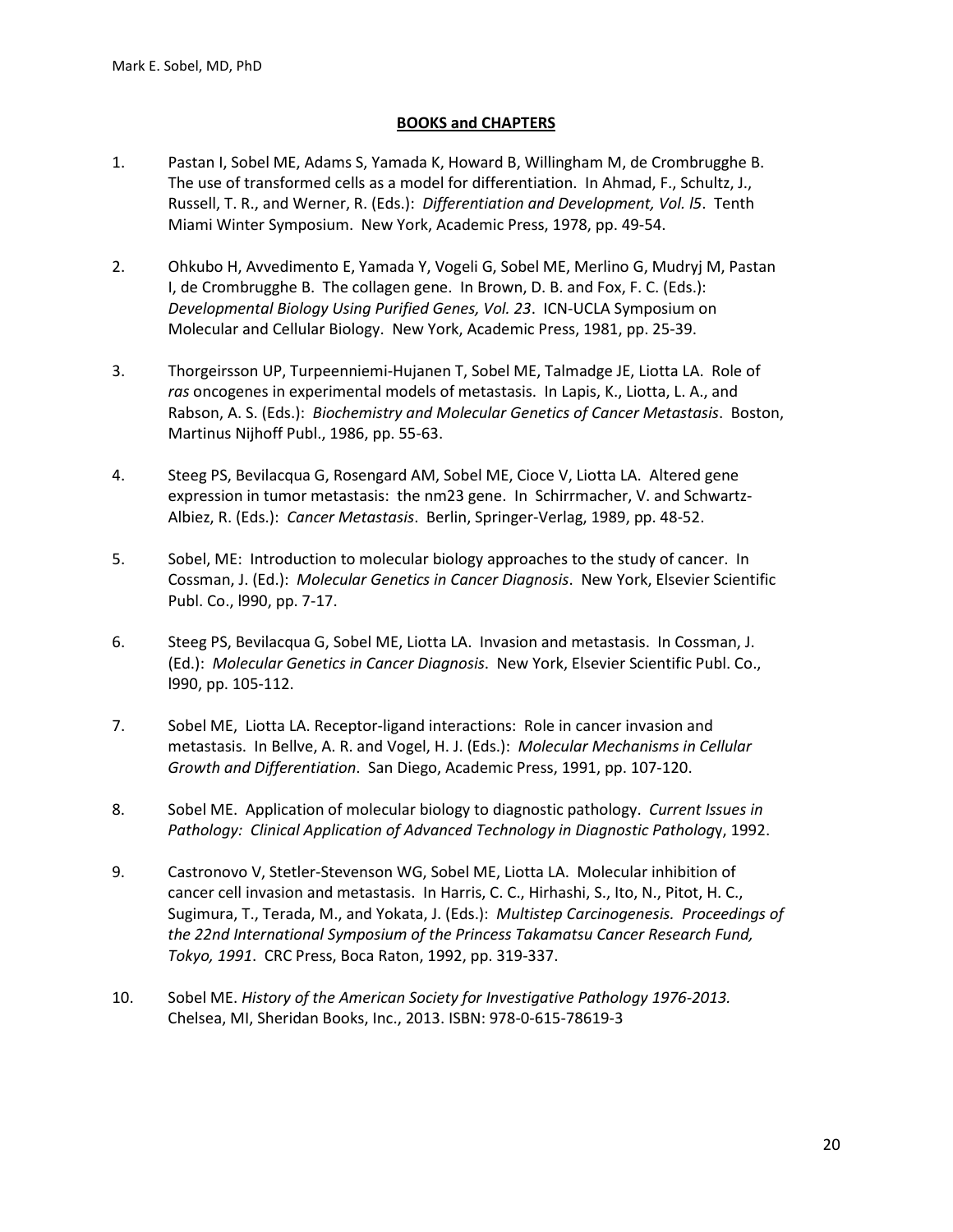## **ABSTRACTS**

- 1. Sobel ME, Wolfson EB, Krulwich TA. The transport and metabolism of fructose and glucose in *Arthrobacter pyridinolis*. *Abst Ann Meeting Amer Soc Microbiol.* 1972. p157.
- 2. Sobel ME, Wolfson EB, Krulwich TA. Phosphoenolpyruvate: fructose phosphotransferase activity in whole cells and vesicles of *Arthrobacter pyridinolis*. *Abst Ann Meeting Amer Soc Microbiol.* 1973. p162.
- 3. Adams SL, Sobel ME, Howard BH, Olden K, Yamada KM, de Crombrugghe, B, Pastan I. Reduction in functional mRNA for CSP and for collagen in Rous sarcoma virus transformed chick embryo fibroblasts. *Abst Cold Spring Harbor Meeting on the Transformed Cell.* 1977. p72.
- 4. Howard BH, Adams SL, Sobel ME, Pastan I, de Crombrugghe, B. Procollagen mRNA sequences are decreased in Rous sarcoma virus-transformed chick embryo fibroblasts. *J Cell Biol*. 1977. 75:345a.
- 5. Sobel ME, Yamamoto T, Adams SL, DiLauro R, de Crombrugghe B, Pastan I. Amplification of a collagen gene sequence in a bacterial plasmid. *Fed Proc*. 1978. 37:1408.
- 6. Yamamoto T, Adams SL, Sobel ME, Avvedimento VE, DiLauro R, de Crombrugghe B, Pastan I. Construction of recombinant DNA plasmids containing pro-alpha 2 collagen gene sequences. *J Cell Biol*. 1978. 79:267a.
- 7. Adams SL, Alwine JC, Avvedimento VE, Sobel ME, Yamamoto T, de Crombrugghe B, Pastan I. Identification of two collagen RNAs larger than pro-alpha l and pro-alpha 2 collagen mRNAs which are decreased in transformed cells. *Abst Eleventh Miami Winter Symposium*. 1979. p6l.
- 8. Avvedimento VE, Sobel ME, Adams SL, Vogeli G, Yamamoto TB, Pastan I, de Crombrugghe B. Levels of pro-alpha l and pro-alpha 2 chick collagen RNAs in normal and transformed fibroblasts. *Fed Proc*. 1979. 38:617.
- 9. Fagan JB, Sobel ME, Yamada KM, de Crombrugghe B, Pastan I. Identification of a recombinant bacterial plasmid containing cell fibronectin cDNA sequences. *J Cell Biol*. 1979. 83:411a.
- 10. Gottesman MM, Sobel ME. Tumor promoters increase translatable mRNA levels for a transformation-dependent secreted glycoprotein. *J Cell Biol*. 1979. 83:413a.
- 11. Kaul R, Hewitt AT, Varner H, Somerman M, Martin GR, Sobel ME. Cartilage-specific mRNA levels are altered in 5-bromodeoxy-uridine (BUdR)-treated chondrocytes. *Fed Proc*. 1981. 40:l1626.
- 12. Varner HH, Hewitt AT, Kaul R, Sobel ME, Horigan EA, Martin GR. Partial purification from crude hyaluronidase of a factor which causes chondrocyte dedifferentiation. *J Cell Biol*. 1981. 91:155a.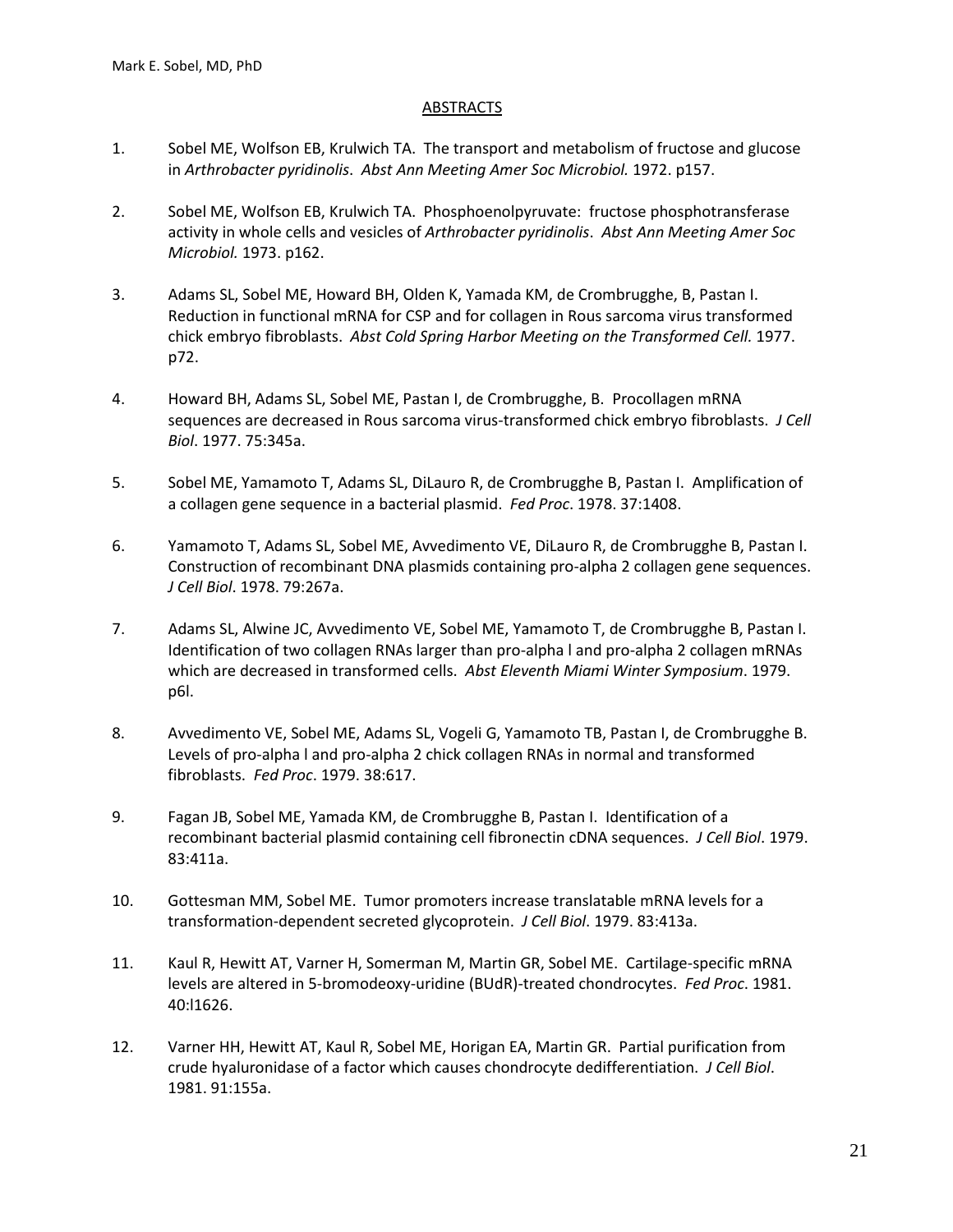- 13. Marsilio E, Sobel M, Smith B. Changes in translatable levels of collagen mRNA in a rat liver epithelial cell line transformed by 2N-(acetoxyacetyl) aminofluorine. *Fed Proc.* 1982. 41:634.
- 14. Vuust J, Sobel ME, Martin GR. Regulation of type I collagen synthesis: total pro a1(I) and pro a2(I) mRNA levels are maintained in a 2:l ratio. *Abst VIIIth Meeting of the Federation of European Connective Tissue Societies*. 1982. p45.
- 15. Laurent M, Oberbaumer I, Kuhn K, Martin GR, Sobel ME. Cell-free translation products of basement membrane RNA from the EHS tumor. *J Cell Biol*. 1982. 95:128a.
- 16. Young MF, Vogeli G, Nunez AM, Fernandez P, Martin GR, Sobel ME. Isolation of cDNA and genomic DNA clones encoding chick type II collagen. *J Cell Biol*. 1983. 97:328a.
- l7. Steeg P, Kalebic T, Claysmith A, Liotta L, Sobel M. Levels of specific mRNAs are altered in metastatic cells. *Fed Proc*. 1985. 44:1336.
- 18. Thorgeirsson UP, Turpeenniemi-Hujanen T, Sobel ME, Talmadge JE, Williams JE, Gullino PM, Liotta LA. Heterogeneous expression of activated ras oncogenes in metastases of experimental animals. *Fed Proc*. 1985. 44:3397.
- 19. Wewer UM, AlbrechtsenR, Sobel M, Coligan JE, Liotta LA. Unique amino acid sequences characterize the human laminin receptor. *Fed Proc*. 1986. 45:815.
- 20. Wewer UM, Albrechtsen R, Margulies I, Sobel M, and Liotta LA. Human tumor laminin receptor. *J Cell Biol*. 1986. 103:288a.
- 21. Rao CN, Schmitt MC, Wewer UM, Claysmith AP, Liotta LA, Sobel ME. Murine and human laminin receptor cDNA are highly homologous. *Fed Proc*. 1987. 46:1316.
- 22. Agelli M, Sobel ME, Wahl SM. Mononuclear cell (MNC) modulation of fibroblast collagen synthesis. *Fed Proc*. 1987. 46:924.
- 23. Steeg PS, Bevilacqua G, Thorgeirsson U, Talmadge LA, Liotta LA, Sobel ME. Decreased tumor metastatic potential accompanies increased levels of novel mRNAs. *Proc Am Assoc Cancer Res*. 1987. 38:69.
- 24. Wewer UM, Taraboletti G, Sobel ME, Albrechtsen R, Liotta LA. Laminin receptor: role in tumor cell migration. *FASEB J*. 1988. 2:A1406.
- 25. Castronovo V, Taraboletti G, Sobel ME. Modulation of laminin receptor expression by estrogen and progesterone in human breast cancer cell lines. *J Cell Biol*. 1989. 107:8011a.
- 26. Bevacqua SJ, Carroll J, Leong SP, Sobel ME, Liotta LA, Hendrix MJC. Appearance of a 68 kD laminin receptor and double minute chromosomes associated with human melanoma cell invasion of basement membrane. *J Cell Biol*. 1989. 107:800a.
- 27. Liotta LA, Steeg P, Stetler-Stevenson W, Sobel M, Stracke M, Guirguis R, Kohn E, Schiffmann E. Gene products associated with tumor progression to the metastatic phenotype.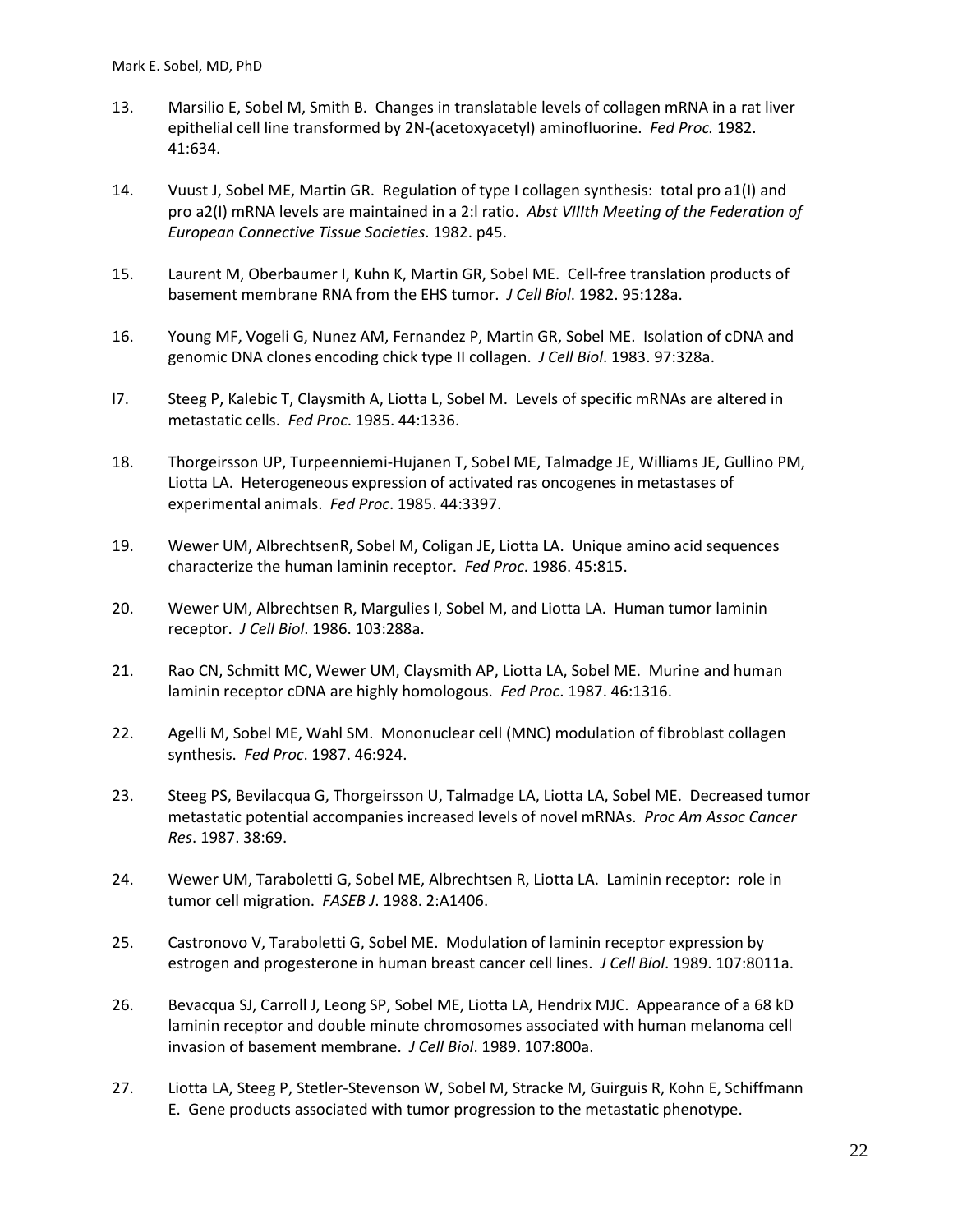*International Symposium on Critical Determinants in Cancer Progression and Metastasis, Houston, Texas.* 1989. March 6-10.

- 28. Liotta LA, Steeg P, Stetler-Stevenson W, Sobel M, Kohn E, Schiffmann E. Melanoma invasion and metastases. *Pan American Society for Pigment Cell Research, Bethesda, Maryland*. 1989. April 23-26.
- 29. Castronovo V, Claysmith AP, Krutzsch HC, Liotta LA, Sobel ME. Evidence for posttranslational processing of the high affinity metastasis-associated laminin receptor. *FASEB J*. 1989. 3:A1052.
- 30. Fernandez MT, Claysmith AP, Rao CN, Castronovo V, Toman C, Jaye M, Sobel ME. Identification of multiple, distinct human and murine laminin receptor cDNA clones. *FASEB J*. 1989. 3:A902.
- 31. Cioce V, Schmockler B, Sobel ME. Differential expression of laminin receptor mRNA in human neoplasias. *J Cell Biol*. 1989. 109:107a.
- 32. Fernandez MT, Sobel ME. Identification of a multiple gene family for the high affinity metastasis-associated laminin receptor. *J Cell Biol*. 1989. 109:107a.
- 33. Castronovo V, Colin C, Lifrange E, Lambotte R, Sobel ME. Detection of the 67 kilodalton metastasis-associated laminin receptor in human breast cancer cells obtained by fine needle aspiration biopsies. *J Cell Biol.* 1989. 109:107a.
- 34. Castronovo V, Taraboletti G, Sobel ME. Inhibition of cancer cell adhesion to endothelial cells by a 67 kD laminin receptor cDNA-derived synthetic peptide. *Proceedings of the 1990 Miami Bio/Technology Winter Symposia, ICSU Press*. 1990.
- 35. Margulies IMK, Cioce V, Sobel ME, Castronovo V. Identification of the specific site of interaction between the 67 kilodalton metastasis-associated laminin receptor and laminin. *FASEB J*. 1990. 4:A771.
- 36. Cioce V, Castronovo V, Claysmith AP, Shmookler B, Sobel ME. Differential expression of the high affinity 67 kilodalton laminin receptor in human colon carcinomas. *FASEB J*. 1990. 4:A1134.
- 37. Castronovo V, Luytens F, Cioce V, Barker K, Sobel ME. 31 and 12 kD galactoside binding lectins are cell surface laminin binding proteins in human cancer cells: possible relationship with the 67 kD laminin receptor. *J Cell Biol*. 1990. 111:12a.
- 38. Castronovo V, Cioce V, Barker KT, Sobel ME. Galams: A family of cell surface galactoside binding lectins that bind specifically to laminin. *FASEB J*. 1991. 5:A447.
- 39. Sobel ME, Taraboletti G, Castronovo V. Functional domains of the 67 kDa laminin receptor precursor. *FASEB J*. 1991. 5:A1064.
- 40. Castronovo V, Campo E, Claysmith AP, Barker KT, Sobel ME. Differential expression of two non-integrin laminin binding proteins in human colon carcinoma. *Proc Am Assoc Cancer Res*.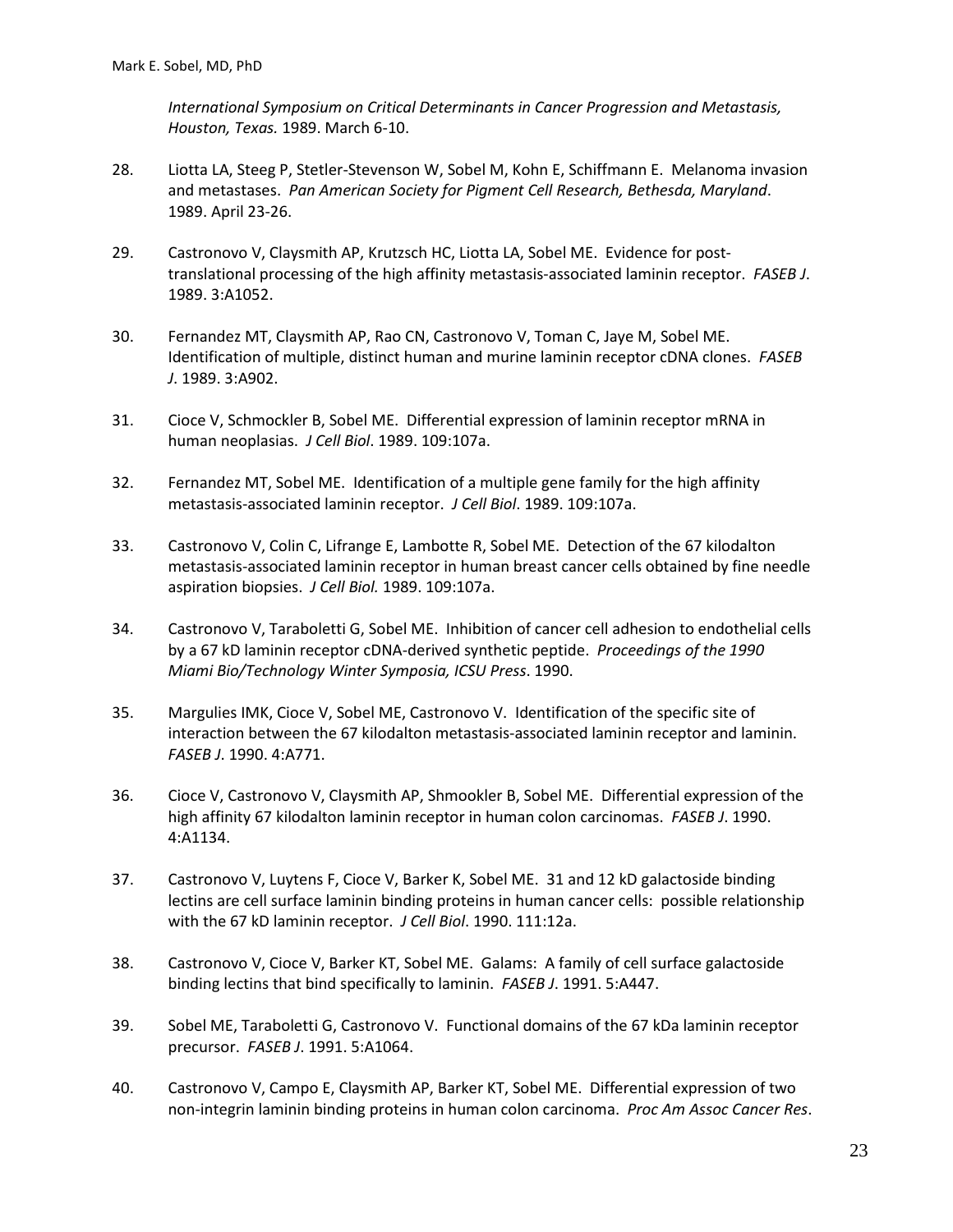1991. 32:2.

- 41. Tennenbaum T, Yuspa SH, Sobel ME, Castronovo V, Yamada Y, De Luca LM. Redistribution of a laminin binding protein in skin differentiation and carcinogenesis. *Proc Am Assoc Cancer Res*. 1991. 32:3.
- 42. Shi YE, Torri J, Sobel ME, Yamada Y, Lippman ME, Dickson RB, Thompson R. Regulation of laminin receptors by progestin in T47D human breast cancer cells. *Proc Am Assoc Cancer Res*. 1991. 32:66.
- 43. Castronovo V, Kridelka F, Hsu D, Liu FT, Sobel ME. The 31 kDa human IgE binding protein/galactoside binding lectin/Mac-2 antigen is a high affinity laminin binding protein. *J Cell Biol*. 1991. 115:289a.
- 44. van den Brule F, Engel J, Stetler-Stevenson WG, Sobel ME, Castronovo V. Differential modulation of genes associated with the metastatic phenotype by estrogen and progestins in human breast cancer cell lines. *J Cell Biol*. 1991. 115:108a.
- 45. Barker KT, Claysmith AP, Cioce V, Sobel ME. Ribonucleotide reductase M2 mRNA levels are increased in human colon carcinoma. *FASEB J*. 1992. 6:A1933.
- 46. Sobel ME, Castronovo V, Fernandez P, Campo E. Detection of the 67 kDa high affinity laminin receptor in human colon carcinoma by *in situ* hybridization. *Proc Am Assoc Cancer Res*. 1992. 33:2.
- 47. van den Brule FA, Berchuck A, Bast RC, Sobel ME, Castronovo V. Variable expression of two non-integrin laminin binding proteins in human ovarian carcinoma. *Proc Am Assoc Cancer Res*. 1992. 33:66.
- 48. Castronovo V, Sobel ME, Belotti D, Giavazzi R, Taraboletti G. Peptide G, a 67 kD laminin receptor synthetic peptide, enhances the metastatic potential of melanoma cells by stimulating attachment of cancer cells to the subendothelial matrix. *Proc Am. Assoc Cancer Res*. 1992. 33:67.
- 49. Kridelka F, Sobel ME, van den Brule FA, Castronovo V. Increased expression of two nonintegrin laminin binding proteins in human breast cancers. *Proc Am Assoc Cancer Res*. 1992. 33:67.
- 50. Monteagudo C, Merino MJ, Castronovo V, Llombart-Bosch A, Sobel M. Laminin receptor (LR) expression is increased in breast cancer but not in benign breast lesions; an immunohisto- chemical study. *Modern Pathol*. 1992. 5:16A.
- 51. Campo E, Merino MJ, Monteagudo C, Charonis A, Llombart-Bosch A, Sobel ME. Laminin receptor expression and basement membrane laminin distribution in endocervical adenocarcinomas. *Modern Pathol*. 1992. 5:62A.
- 52. Castronovo V, Baldet M, Massa SM, Sobel ME, Cooper DN. Recombinant soluble lectin L-14 modulates interactions between human A2058 melanoma cells and laminin. *Mol Biol of the Cell.* 1992. 3:73a.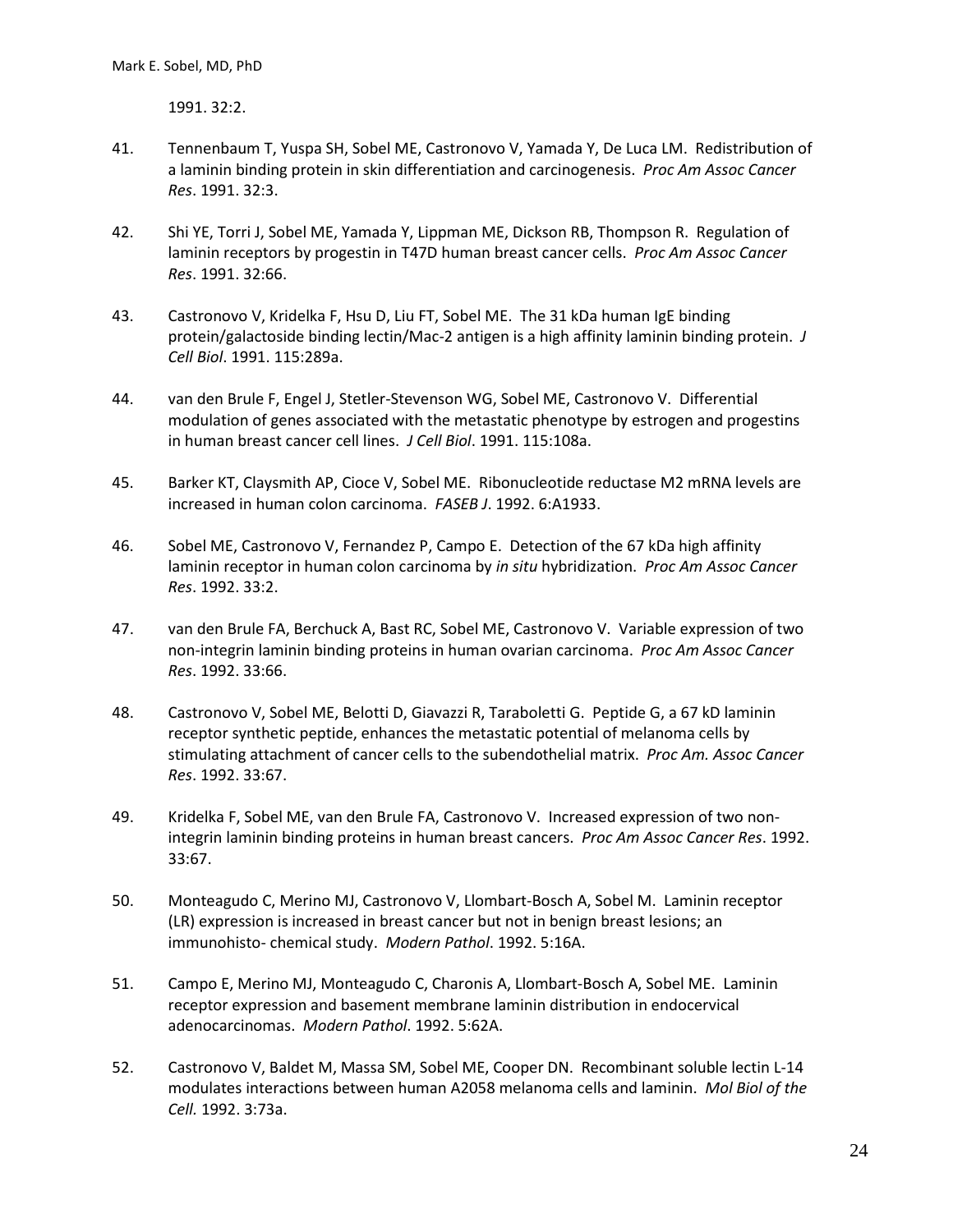- 53. Castronovo V, van den Brule F, Gillet C, Otrakji CL, Liu FT, Berchuck A, Sobel ME. Expression of HLBP31, a human laminin binding protein, is decreased in human carcinomas of the colon, breast, endometrium, and skin. *Proc Am Assoc Cancer Res*. 1993. 34:1.
- 54. Chariot A, Kusaka M, Lesenfants S, Sobel ME, Castronovo V. Identification of homeobox genes in the human breast cancer-derived cell line MCF-7. *Proc Am Assoc Cancer Res*. 1993. 34:92.
- 55. Fernandez P, Merino MJ, Castronovo V, Liu FT, Sobel ME. Immunohistochemical study of the 31 kD laminin receptor in thyroid carcinomas. *Modern Pathol*. 1993. 204:38a.
- 56. Romanov V, Sobel ME, Wrathall L, Menard S, Pinto da Silva P, Castronovo V. Laminin induces intracellular transport of the 67 kD laminin receptor to the membrane in human cancer cells. *FASEB J*. 1993. 7:A835.
- 57. Satyaswaroop PG, Tabibzadeh S, Simmons T, Sobel ME. Modulation of 67 kDa laminin receptor expression by progestin in human endometrial carcinomas grown in nude mice. *Proc Am Assoc Cancer Res*. 1994. 35:279.
- 58. Alag A, Senterre-Lesenfants S, Jares P, Sobel ME. Calmodulin I mRNA levels are decreased in human colon carcinomas. *Proc Am Assoc Cancer Res*. 1994. 35:548.
- 59. Senterre-Lesenfants S, Alag A, Hollister S, Sobel ME. Potential role of adenine rich elements in the differential expression of two calmodulin I mRNA transcripts in human cells. *FASEB J*. 1994. 8:A1333.
- 60. van den Brule FA, Buicu C, Baldet M, Cooper D, Marshal P, Sobel ME, Castronovo V. L-14, a 14 kd lactose binding lectin, modulates attachment of human melanoma cells to laminin. *Proc Am Assoc Cancer Res.* 1994. 35:18.
- 61. Chariot A, Castronovo V, Senterre G, Senterre-Lesenfants S, Kusaka M, Sobel ME. Identification by reverse transcriptase-ligase chain reaction of a HoxB7 stop codon polymorphism in MCF7, a human breast cancer-derived cell line. *Proc Am Assoc Cancer Res.* 1994. 35:597.
- 62. Jackers P, Clausse N, Berti A, Princen F, Wewer U, Sobel ME, Castronovo V. Identification and characterization of 9 pseudogenes of the laminin receptor precursor gene family. *Mol Biol of the Cell.* 1994. 5:60a.
- 63. Romanov V, Wrathall L, Senterre G, Le P, Pinto da Silva P, Castronovo V, Sobel ME. Protein synthesis is required for laminin-induced expression of the 67 kDa laminin receptor and its 37 kDa precursor in human melanoma cells. *Mol Biol of the Cell.* 1994. 5:60a.
- 64. Senterre G, Chariot A, Gillet C, Castronovo V, Sobel ME. Identification of an NheI restriction site in the 3' untranslated region of HOXA4 mRNA. *FASEB J*. 1994. 8:A1333.
- 65. Chariot A, Senterre G, Jares P, Campo E, Fernandez P, Sobel ME, Castronovo V. Cloning of HOXA1, the human homolog of the murine Hox1.6 cDNA in MCF7, a human breast cancer-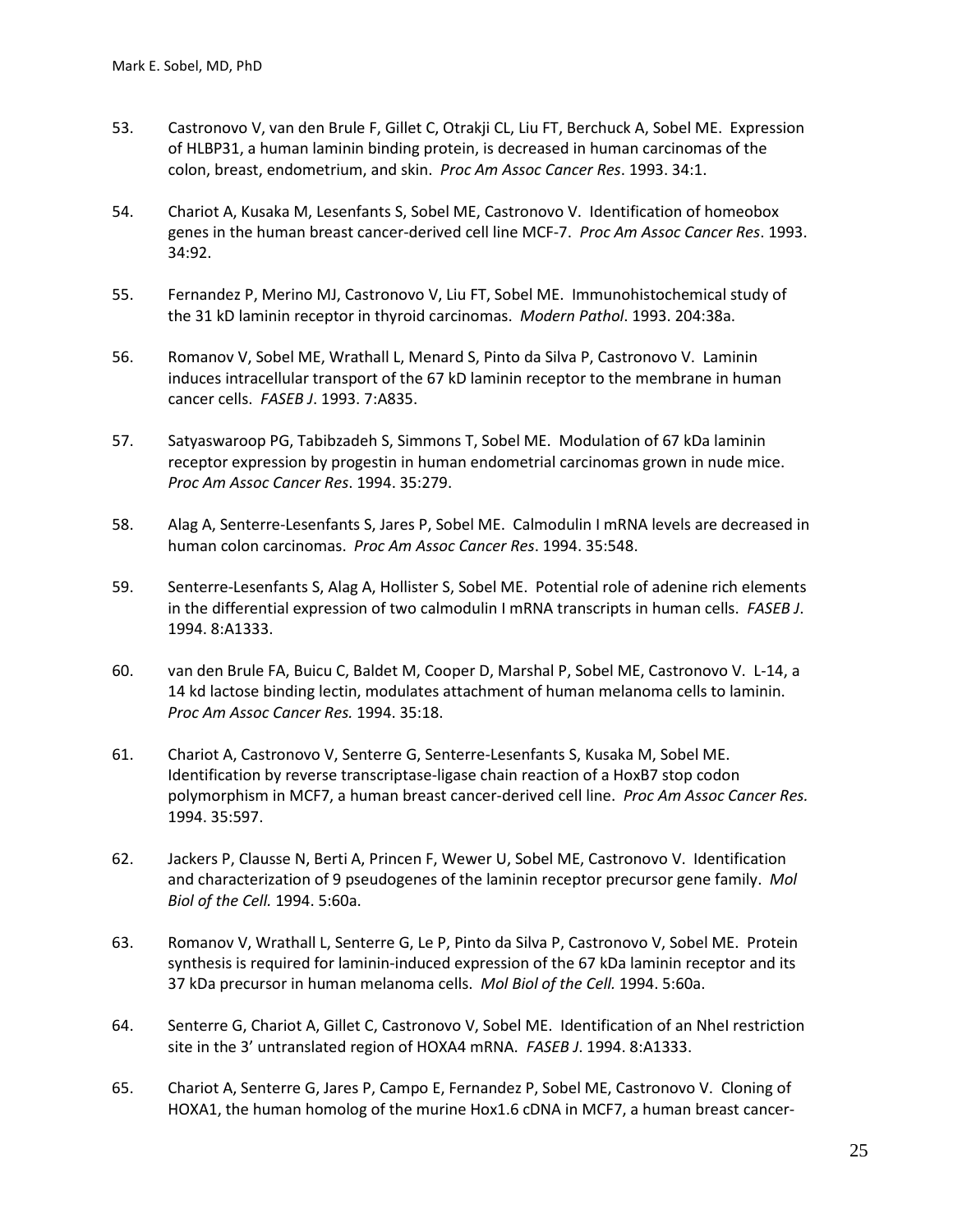derived cell line. *Mol Biol of the Cell.* 1994. 5:90a.

- 66. Belotti D, Castronovo V, Colombatti A, Gaspari F, Sobel M, Giavazzi R, Taraboletti G. Peptide G, the laminin binding domain of the 67 kDa laminin receptor, as a tool to study tumor cell interactions with laminin. *Clin Exp Metast*. 1994. 12:42.
- 67. van den Brule FA, Price J, Sobel ME, Lambotte R, Castronovo V. Inverse expression of the 67LR and galectin-3 in invasive trophoblast. *Clin Exp Metast*. 1994. 12:59.
- 68. van den Brule FA, Bellahcene A, Belotti D, Jackers P, Goujon F, Liu FT, Merville MP, Sobel ME, Castronovo V. Antisense galectin-3 mRNA alters the proliferation of human breast cancer cells. *Clin Exp Metast*. 1994. 12:77.
- 69. Chariot A, Merville MP, Senterre G, Sobel ME, Lambotte R, Castronovo V. Cloning and expression of HOXA1, the human homologue of the murine Hox1.6 cDNA in MCF7, a human breast cancer-derived cell line. *Clin Exp Metast*. 1994. 12:31-32.
- 70. van den Brule FA, Berchuck A, Deprez E, Cooper DNW, Liu FT, Pieters C, Sobel ME, Castronovo V. Altered expression of the 67 kD- Laminin Receptor, Galectin-1 and Galectin-3 in human uterine adenocarcinoma. *Proc Am Assoc Cancer Res*. 1995. 36:633.
- 71. Nassiri M, Nadji M, Terzian E, Civantos F, Sobel M, Castronovo V, Menard S, Morales AR. 67LR (Laminin Receptor) in primary and metastatic prostatic cancer. *Proc Am Assoc Cancer Res*. 1995. 36:644.
- 72. Nadji M, Terzian E, Sobel M, Castronovo V, Menard S, Fresno M, Morales AR. Laminin receptor is expressed mainly in estrogen receptor-positive, p53-negative breast cancer. *Proc Am Assoc Cancer Res*. 1995. 36:625.
- 73. Chariot A, Moreau L, Staberg A, Sobel M, Castronovo V. Cloning and expression of multiple HOXA1 cDNAs in human breast cancer. *Proc Am Assoc Cancer Res*. 1995. 36:534.
- 74. Sanz J, Chuaqui R, Zhuang Z, Liotta LA, Sobel ME, Emmert-Buck M, Merino MJ. Loss of heterozygosity on chromosome 11q12-13 in microdissected human male breast carcinomas. *FASEB J*. 1995. 9:A273.
- 75. Montuori N, Siri J, Simmons T, Gillet C, Senterre G, Wrathall L, Sobel ME. Precursor-product relationship between a 37 kDa polypeptide and the 67 kDa laminin receptor. *FASEB J.* 1995. 9:A539.
- 76. Jackers P, Bodart MP, Clausse N, Minoletti F, Belotti D, Sozzi G, Sobel ME, Castronovo V. Isolation of the active human gene from the multigene family of the metastasis associated protein 37LRP/p40 at chromosome 3p21.3 and preliminary studies of the regulatory regions. *Clin Exp Metast.* 1996. 14:81.
- 77. Romanov V, Montuori N, Simmons T, Castronovo V, Pinto da Silva P, Sobel ME. Intracellular localization of the 67 kD laminin receptor and its 37 kD precursor in human melanoma A2058 cells. *Mol Biol of the Cell.* 1995. 6:166a.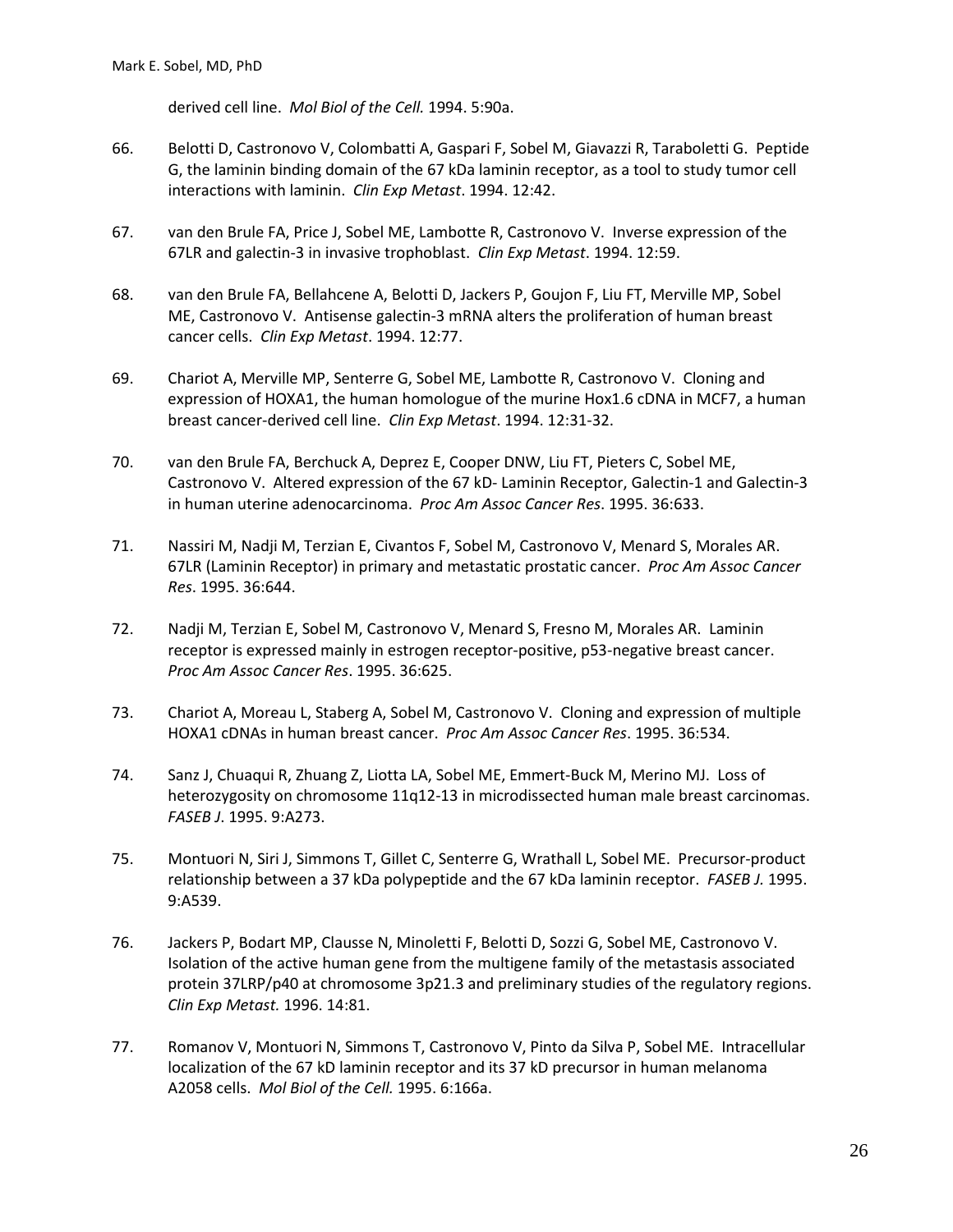- 78. Jackers P, Minoletti J, Belotti D, Clausse N, Sozzi G, Sobel ME, Castronovo V. The human 37 kD laminin receptor precursor/p40 ribosome-associated protein multigene family: structure of the active gene and chromosomal location at 3p21.3. *Proc Am Assoc Cancer Res.* 1996. 37:492.
- 79. Kirshman P, Csako G, McClain M, Simmons T, Senterre-Lesenfants S, Sobel ME. Absence of lactate dehydrogenase-B mRNA in estrogen receptor-positive human breast cancer cell lines. *Proc Am Assoc Cancer Res.* 1996. 37:520.
- 80. van den Brule FA, Hanique S, van de Kerkhove J, Sobel ME, Castronovo V. Purification of a 55 kDa protein related to the 37LRP/p40 and 67LR proteins: a clue for the study of posttranslational modifications of the 37LRP/p40 protein. *Clin Exp Metast.* 1996. 14:79.
- 81. Sanz-Ortega J, Sanz-Esponera J, Sobel M, Zhengping Z, Merino MJ. LOH at the APC/MCC gene (5q21) in preneoplastic and cancerous lesions of stomach. *Modern Pathol.* 1997. 10:64A.
- 82. Kirshman P, Meng L, Rago Z, Nadji M, Sobel ME. Decreased levels of lactate dehydrogenase-B mRNA in progesterone receptor-positive human breast tumors. *Am J Pathol.* 1996. 149:1784.
- 83. Buto S, Tagliabue E, Ardini E, Magnifico A, Castronovo V, Colnaghi MI, Sobel M, Menard S. A novel insight into the 67 kDa laminin receptor structure by means of new monoclonal antibodies. *Clin Exp Metast.* 1996. 14:75.
- 84. Kirshman P, Wrathall L, Le P, Han J, Basolo F, Sobel ME. Inverse modulation of IL6 and IL6 alpha receptor mRNA levels in human breast cancer cell lines. *Mol Biol Cell.* 1997. 8:252a.
- 85. SanJuan X, Sobel ME, Yang J, Merino MJ. Alveolar soft part sarcoma: correlation between genetic alterations, proliferative markers and clinico-pathologic findings. *Modern Pathol*. 1998. 11:15A.
- 86. Otis CN, Albuquerque A, SanJuan S, Sobel M, Merino MJ. Loss of heterozygosity in TP53, BRCA1, VHL and estrogen receptor genes in breast carcinoma: correlation to related protein products and morphologic features. *Modern Pathol*. 1998. 11:24A.
- 87. Kleer CG, Bryant BR, Giordano TJ, Sobel ME, Merino MJ. Genetic changes in chromosome 1p and 17p in thyroid cancer progression. *Modern Pathol*. 1998. 11:57A.
- 88. Otis CN, Quezado M, Bryant B, Sobel M, Merino, MJ. Correlation of loss of heterozygosity in P53, BRCA1 and estrogen receptor genes in ovarian epithelial tumors of different cell types and biologic behavior. *Modern Pathol*. 1998. 11:110A.
- 89. Palacios DM, Bryant BR, Sobel ME, Middleton LP, Linehan M, Merino MJ. Do genetic changes support a relationship between renal oncocytoma and chromophobe renal cell carcinoma? *Lab Invest*. 1999. 79:103A.
- 90. Palacios DM, Bryant BR, Zujewski J, Sobel ME, Merino MJ. Genetic alterations at BRCA1 and BRCA2 loci in normal breast tissue of high risk breast cancer patients. *Lab Invest*. 1999.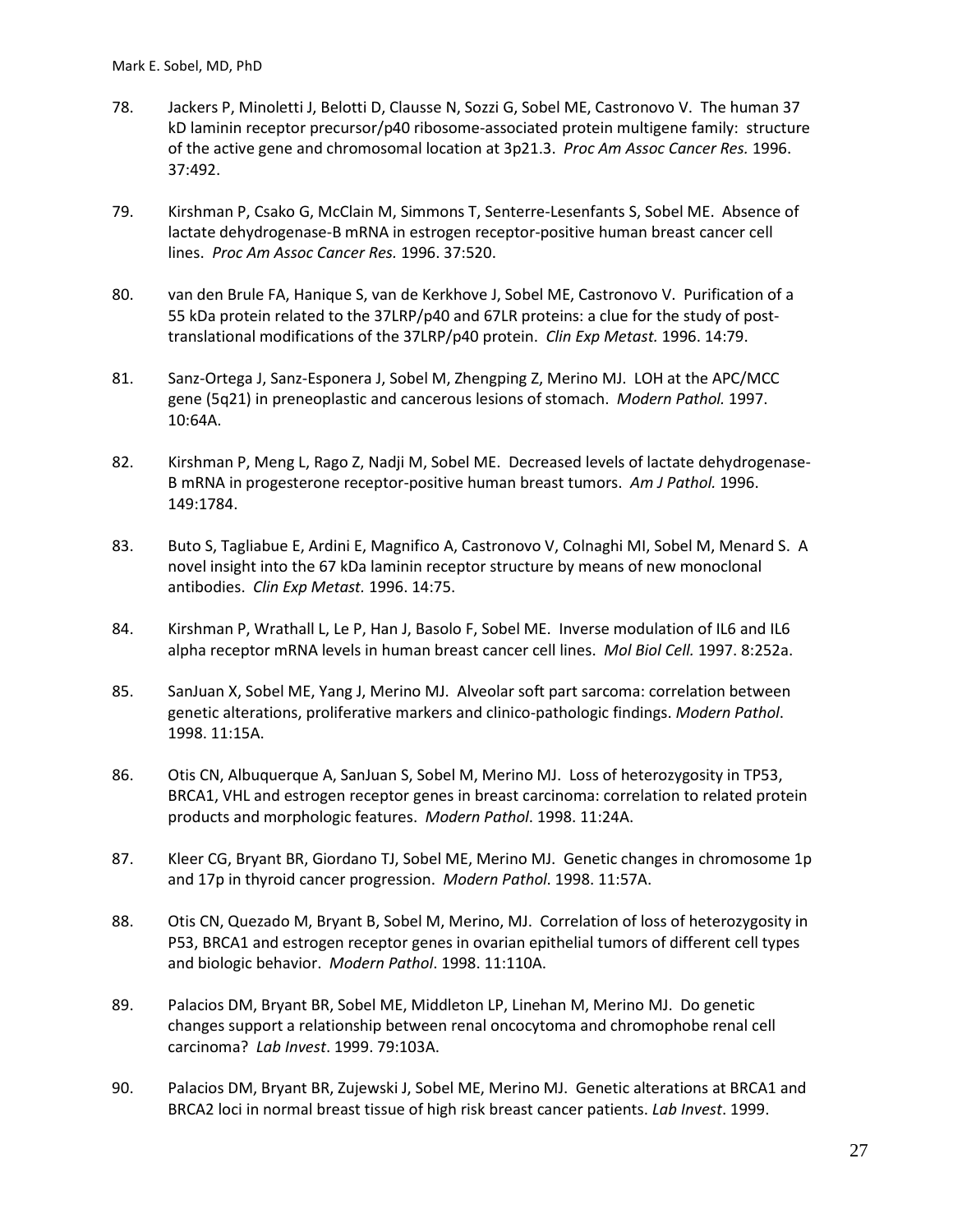79:29A.

- 91. Bryant BR, Middleton LP, Albuguerque A, Sobel ME, Merino MJ. Loss of heterozygosity in breast cancers of pregnant women. *J Mol Diagnostics*: *Am J Pathol*-*Part B*. 1999. 1:58.
- 92. Han J, Le P, Wrathall LS, de la Pena M, Sobel ME. Targeted disruption of the 37LRP/p40 gene by antisense decreases properties associated with the metastatic phenotype in human melanoma cells. *Mol Biol Cell*. 1999. 10:350a.
- 93. Merino MJ, San't Ambrogio S, Bryant B, Cowan K, Sobel M. Genetic alterations on tumoral and non-tumoral breast tissues afrter chemotherapy treatment. *Modern Pathol.* 2000. 13:27A.
- 94. Sanz-Ortega J, Sobel M, Saez MC, Sanz-Esponera J. Clonality in deep penetrating nevi. *Modern Pathol.* 2000. 13:67A.
- 95. Guo X, Han J, Merino MJ, Sobel ME. cDNA microarray analyses of gene expression in human malignant mesothelioma. *Modern Pathol.* 2000. 13:210A.
- 96. Bhattacharyya N, Wrathall LS, Sobel ME. Transcriptional regulation and chromatin structure of RPSA, a multifunctional gene, in human breast cancer cell lines. *Proc Am Assoc Cancer Res*. 2000. 41:18.
- 97. de la Pena M, Wrathall LS, Sobel ME. Identification of an ortholog of human E2 small nucleolar RNA in *Drosophila melanogaster*. *FASEB J.* 2000. 14:A724.
- 98. de la Pena MJ, Wrathall LS, Nemani D, Sobel ME. Discovery of an additional small nucleolar RNA (snoRNA) encoded by the human RPSA gene. *Mol Biol Cell.* 2000. 11:302A.
- 99. Han J, Le P, Sobel M. The 5'untranslated region of the human RPSA gene contains a stability-conferring motif. *FASEB J*. 2001. 15:A249.
- 100. Chiesa A, Sobel M, Merino MJ, Linehan WM, Bryant B. DNA sequencing of microdissected paraffin-embedded tissues. *Modern Pathol.* 2001. 14:231A.
- 101. Chiesa A, Sobel M, Bryant B, Panizo WM, Linehan WM, Merino MJ. Somatic mutations and loss of heterozygosity of the VHL tumor suppresor gene in unclassified renal cell carcinomas. *Modern Pathol.* 2001. 14:105A.
- 102. Merino MJ, Bryant B, Sobel M, Cowan K, Chiesa A. Frequency of loss of heterozygosity (LOH) of metastasis-related tumor suppressor genes in young women with breast cancer. *Modern Pathol.* 2001. 14:32A.
- 103. Palacios J, Bryant B, Hardisson D, Sobel ME, Merino MJ. cDNA microarray gene expression analysis of microdissected frozen ductal breast carcinomas after linear RNA amplification. *Modern Pathol.* 2002. 15:90A.
- 104. Palacios J, Garcia-Macias MD, Bryant B, Sobel ME, Merino MJ. E-cadherin gene inactivation in pleomorphic lobular carcinoma of the breast. *Modern Pathol.* 2002. 15:126A.